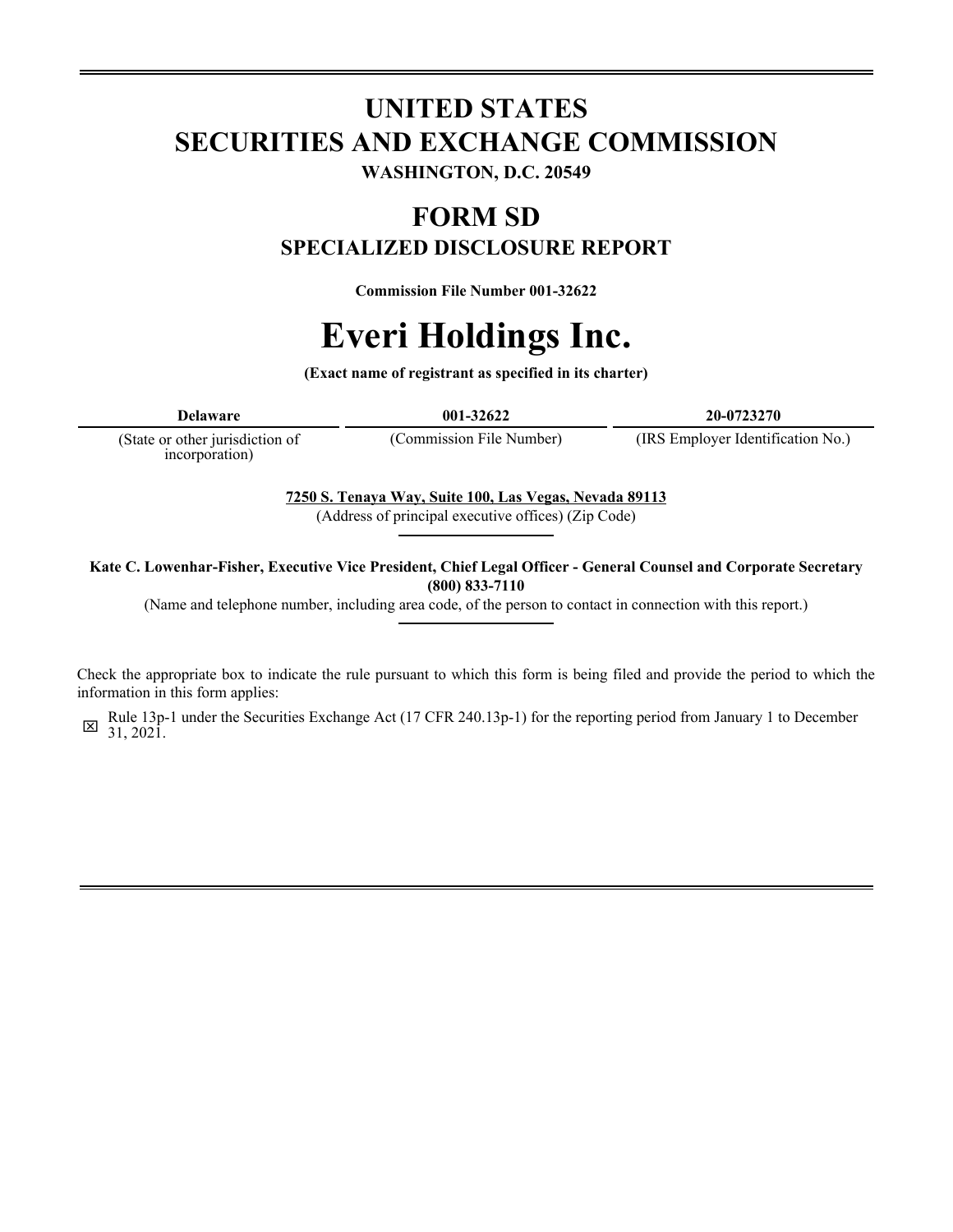#### **Section 1 — Conflict Minerals Disclosure**

#### **Items 1.01 and 1.02. Conflict Minerals Disclosure and Report; Exhibit**

#### **Conflict Minerals Disclosure**

A copy of Everi Holdings Inc.'s Conflict Minerals Report for the year ended December 31, 2021 is attached hereto as Exhibit 1.01 and is publicly available at https://www.everi.com/investor-relations/financial-reports/sec-filings/.

#### **Section 2 — Exhibits**

### **Item 2.01. Exhibits**

| <b>Exhibit No.</b> | Document                                                                   |
|--------------------|----------------------------------------------------------------------------|
|                    |                                                                            |
| 1.01               | Conflict Minerals Report for the period of January 1 to December 31, 2021. |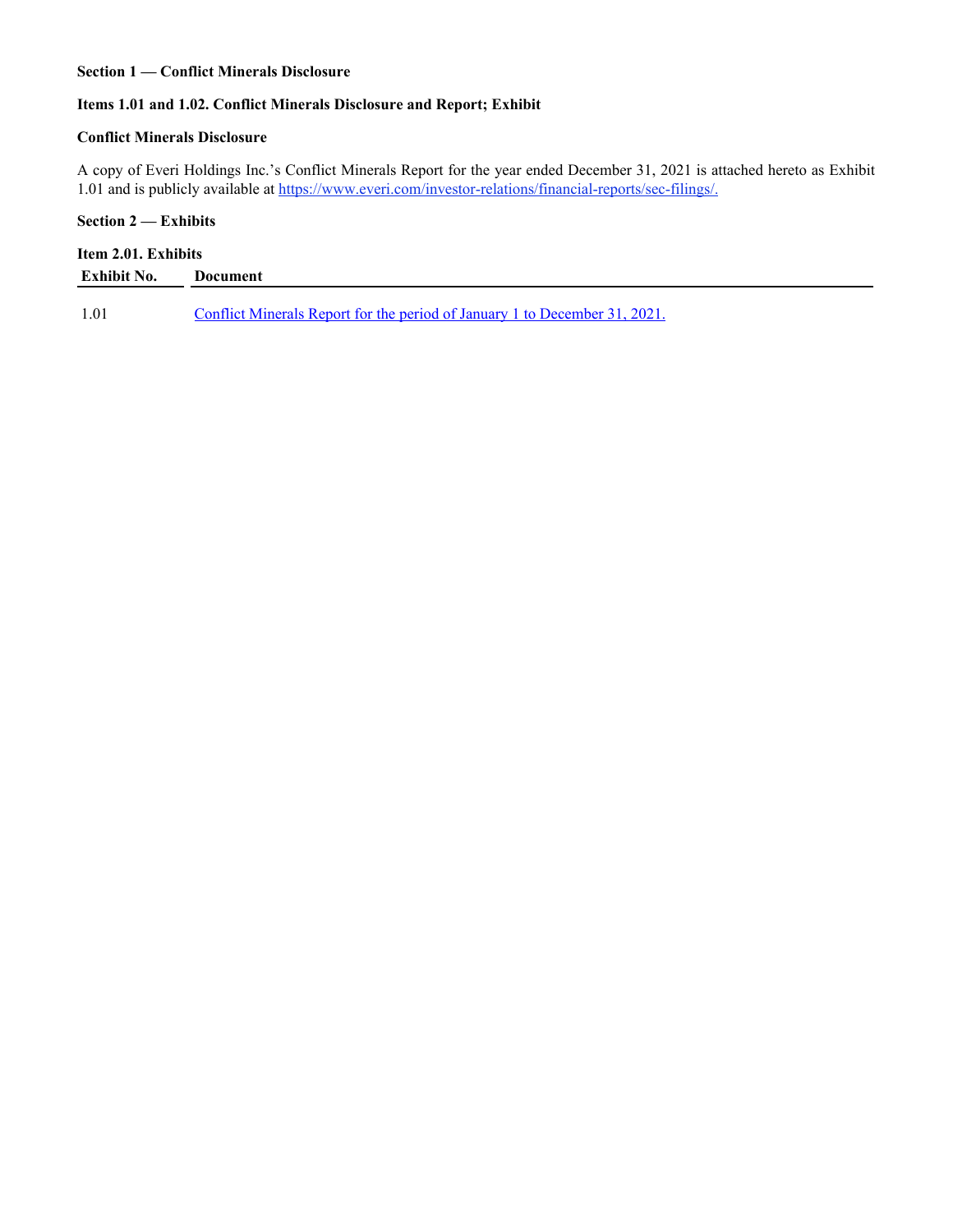#### **SIGNATURES**

Pursuant to the requirements of the Securities Exchange Act of 1934, the registrant has duly caused this report to be signed on its behalf by the duly authorized undersigned.

#### EVERI HOLDINGS INC.

Date: May 19, 2022 By: /s/ Todd A. Valli Todd A. Valli

> Senior Vice President, Corporate Finance and Tax & Chief Accounting Officer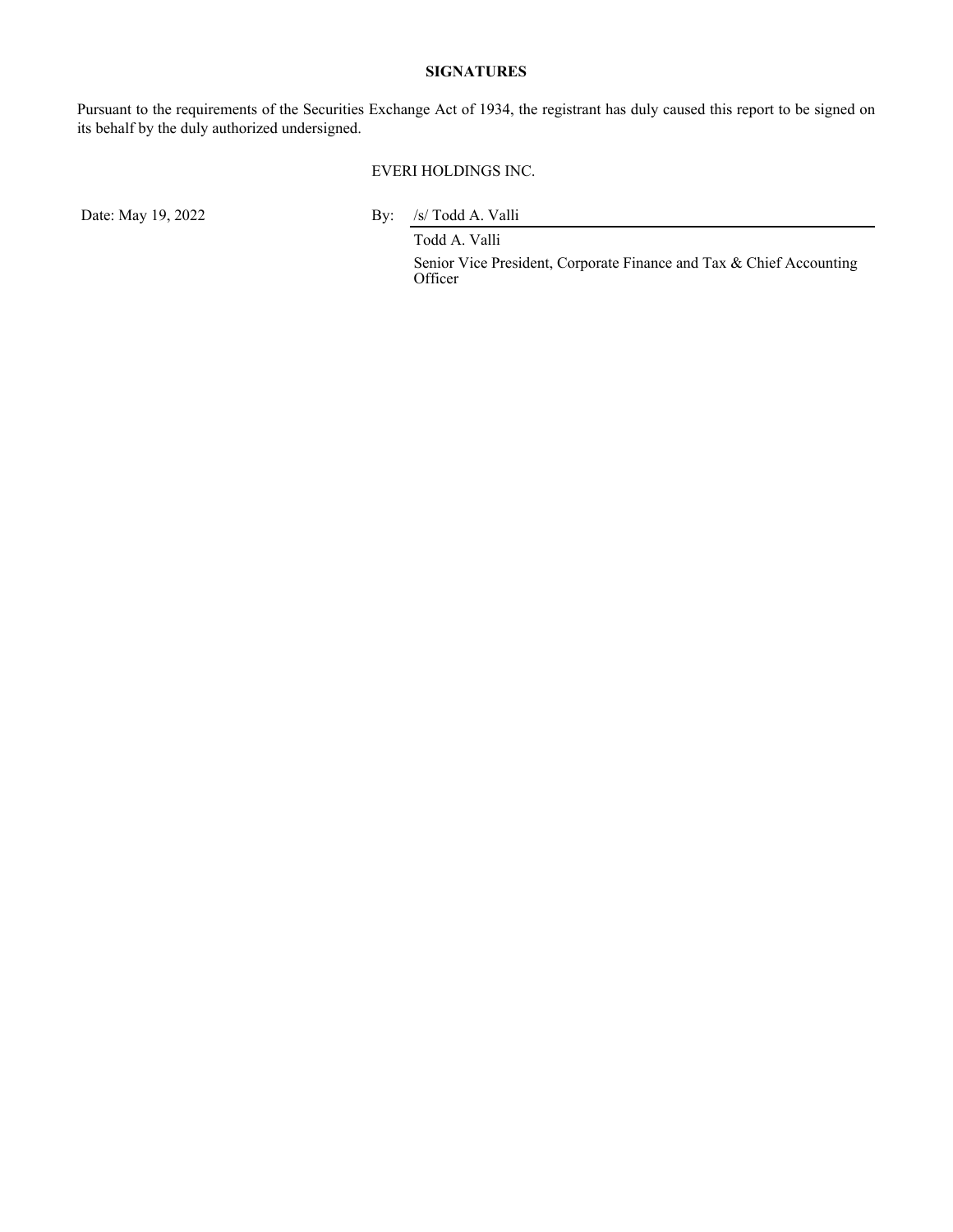#### **Everi Holdings Inc. Conflict Minerals Report For the Year Ended December 31, 2021**

This Conflict Minerals Report for the reporting period from January 1, 2021 to December 31, 2021 (this "Report") is made pursuant to Rule 13p-1 (the "Rule") under the Securities Exchange Act of 1934, as amended. The Rule was adopted by the Securities and Exchange Commission ("SEC") to implement reporting and disclosure requirements related to conflict minerals as directed by the Dodd-Frank Wall Street Reform and Consumer Protection Act of 2010. The Rule requires public reporting companies to determine whether 3TG minerals (as defined below) are necessary to the functionality or production of products they manufacture, or contract for manufacture; and if so, to disclose annually whether any of those 3TG minerals originated in the Democratic Republic of the Congo ("DRC") or countries that share an internationally-recognized border with the DRC (each, an "adjoining country"; DRC and adjoining countries, each, a "Covered Country"). The term "Conflict Minerals" means cassiterite, columbite-tantalite (coltan), gold, wolframite and their derivatives (tantalum, tin, and tungsten) (collectively, "3TG minerals") originating from a Covered Country.

#### **Company and Product Overview**

Unless otherwise indicated, the terms the "Everi Holdings," "Everi," "Company," "we," "us," and "our" refer to Everi Holdings Inc. together with its consolidated subsidiaries.

Everi is a supplier of entertainment and technology solutions for the casino and digital gaming industry. The Company develops game content and gaming machines, gaming systems and services for land-based and iGaming operators. The Company is also a provider of financial technology solutions that power the casino floor, including products and services that facilitate cash and cashless financial transactions, self-service player loyalty tools and applications, and regulatory and intelligence software.

Everi reports its financial performance, and organizes and manages its operations, across the following two business segments: (i) Games and (ii) Financial Technology Solutions ("FinTech").

Everi Games provides gaming operators with gaming technology and entertainment products and services, including: (i) gaming machines, primarily comprising Class II and Class III slot machines placed under participation or fixed-fee lease arrangements or sold to casino customers; (ii) providing and maintaining the central determinant systems for the video lottery terminals ("VLTs") installed in the State of New York and similar technology in certain tribal jurisdictions; and (iii) businessto-business ("B2B") digital online gaming activities.

Everi FinTech provides gaming operators with financial technology products and services, including: (i) financial access and related services supporting digital, cashless and physical cash options across mobile, assisted and self-service channels; (ii) loyalty and marketing software and tools, regulatory and compliance ("RegTech") software solutions, other information-related products and services, and hardware maintenance services; and (iii) associated casino patron self-service hardware that utilizes our financial access, software and other services. Our services operate as part of an end-to-end security suite to protect against cyber-related attacks and maintain the necessary secured environments to maintain compliance with applicable regulatory requirements. These solutions include: access to cash and cashless funding at gaming facilities via Automated Teller Machine ("ATM") debit withdrawals, credit card financial access transactions, and point of sale ("POS") debit card purchases at casino cages, kiosk and mobile POS devices; accounts for the CashClub Wallet, check warranty services, self-service ATMs and fully integrated kiosk and maintenance services; self-service loyalty tools and promotion management software; compliance, audit, and data software; casino credit data and reporting services; marketing and promotional offering subscription-based services; and other ancillary offerings.

We manufacture, or contract for manufacture with third parties, our electronic gaming machines, kiosk and related products, cabinets, computer assemblies, screens, printers, bill validators, and acceptors and other wiring and harnesses (collectively, the "Equipment"). We have facilities in Austin, Texas and Las Vegas, Nevada, where we assemble the Equipment.

#### **Reasonable Country of Origin Inquiry**

We are an assembler of products and are not involved with the mining and sourcing of the raw materials, including any potential 3TG minerals. The smelters or refiners ("SORs") of the 3TG minerals are consolidating points of raw ore and are in the best position in the total supply chain to ascertain the origin of the ores. Based on our assessment, we determined that the Equipment we manufactured, or contracted for manufacture, in 2021 may contain certain 3TG minerals that are necessary to the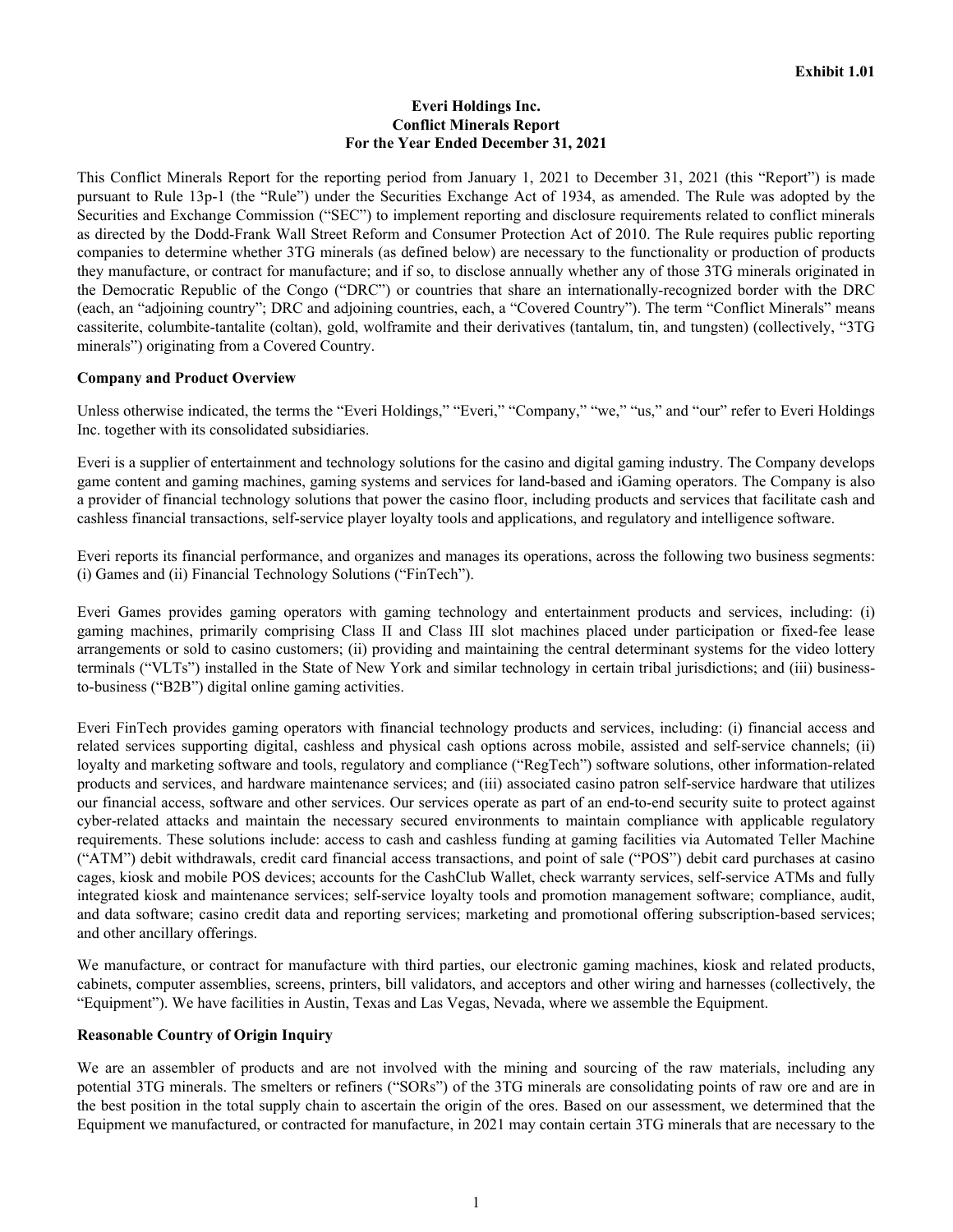functionality or production of our finished goods. Therefore, we are subject to the reporting obligations of the Rule and our Equipment is covered by this Report.

To perform our reasonable country of origin inquiry ("RCOI"), we conducted a survey of our direct suppliers using the Responsible Minerals Initiative ("RMI") Conflict Minerals Reporting Template (the "CMRT") developed by the Responsible Business Alliance and the Global e-Sustainability Initiative. In the survey, we asked those suppliers: (a) whether the products they supply to us (or their components) contained 3TG minerals; and (b) if they did, to provide information regarding the source of 3TG minerals contained in those products and components. As a downstream company, we relied on our suppliers to provide us with information about the source of 3TG minerals contained in the products and components they supplied to us.

We distributed the CMRT to our relevant, direct suppliers and received a response rate of approximately 98%. We excluded, as not relevant, those suppliers that: (a) did not provide us materials during the reporting period; or (b) provided materials that did not contain 3TG minerals or were not utilized in the manufacture of our Equipment during the reporting period. Based on the responses we received from our relevant suppliers in connection with our RCOI, we concluded that we have insufficient information to reasonably determine either that: (a) no 3TG minerals used in our Equipment may have originated in a Covered Country; or (b) any such Conflict Minerals originated from recycled or scrapped sources (as defined in Section 1, Item 1.01 (d)(6) of Form SD). Accordingly, we conducted additional diligence on the source and chain of custody of 3TG minerals used in the manufacture of our Equipment.

#### **Source and Chain of Custody Due Diligence**

#### *Due Diligence Plan*

We performed our source and chain of custody due diligence measures with guidance from the Organization for Economic Cooperation and Development Due Diligence Guidance for Responsible Supply Chains of Minerals from Conflict-Affected and High Risk Areas, Third Edition (as described below, including the use of CMRT), as tailored for "downstream" companies like ours, by performing the following steps:

#### *Management processes and systems*

We have a cross-functional team comprised of executives and experienced personnel with a demonstrated knowledge of our technology, products, and vendor relationships to support our source- and chain-of-custody due diligence. Our system of control and transparency consists of the CMRT and a review of the risks identified as a result of that process. In an effort to strengthen the engagement with our suppliers, we request smelter- and refiner-level information in connection with the CMRT. A list of these smelters, which were reported to us for the year ended December 31, 2021, is included in Annex I to this Report.

We include questions in our CMRT for prospective new suppliers that address the use of Conflict Minerals. In addition, we require suppliers that utilize in-scope materials to provide an affirmative answer regarding the use of 3TG minerals and to make certain representations that they will cooperate with our efforts to conduct appropriate due diligence and comply with the Rule. We also integrate our Conflict Minerals reporting requirements into our internal control procedures for supplier qualification by: (a) incorporating identifiers with respect to vendors who provide products containing 3TG minerals; and (b) providing the ability for employees to contact our ethics hotline to confidentially communicate any concerns regarding the circumstances surrounding the acquisition of supply chain materials from potentially conflicted sources.

#### *Identify, assess, and respond to risks within our supply chain*

We evaluate CMRT responses from our relevant direct suppliers with respect to the SORs utilized to process the minerals used in our Equipment throughout our supply chain. We utilize risk-based criteria to determine those relevant direct suppliers that warrant further due diligence, and follow up to clarify responses with suppliers that may be sourcing or processing 3TG minerals from a Covered Country. The risk-based criteria include, but are not limited to: (i) incomplete responses; (ii) apparent lack of supplier diligence; and (iii) inconsistencies in the data reported to us in the CMRT.

#### *Support the development and implementation of independent third-party audits of SORs' sourcing*

As a downstream company, we do not have direct relationships with SORs that produce the 3TG minerals within our supply chain. Accordingly, we rely on the RMI's list of conflict-free SORs and do not perform or direct audits of these entities' supply chains with respect to 3TG minerals.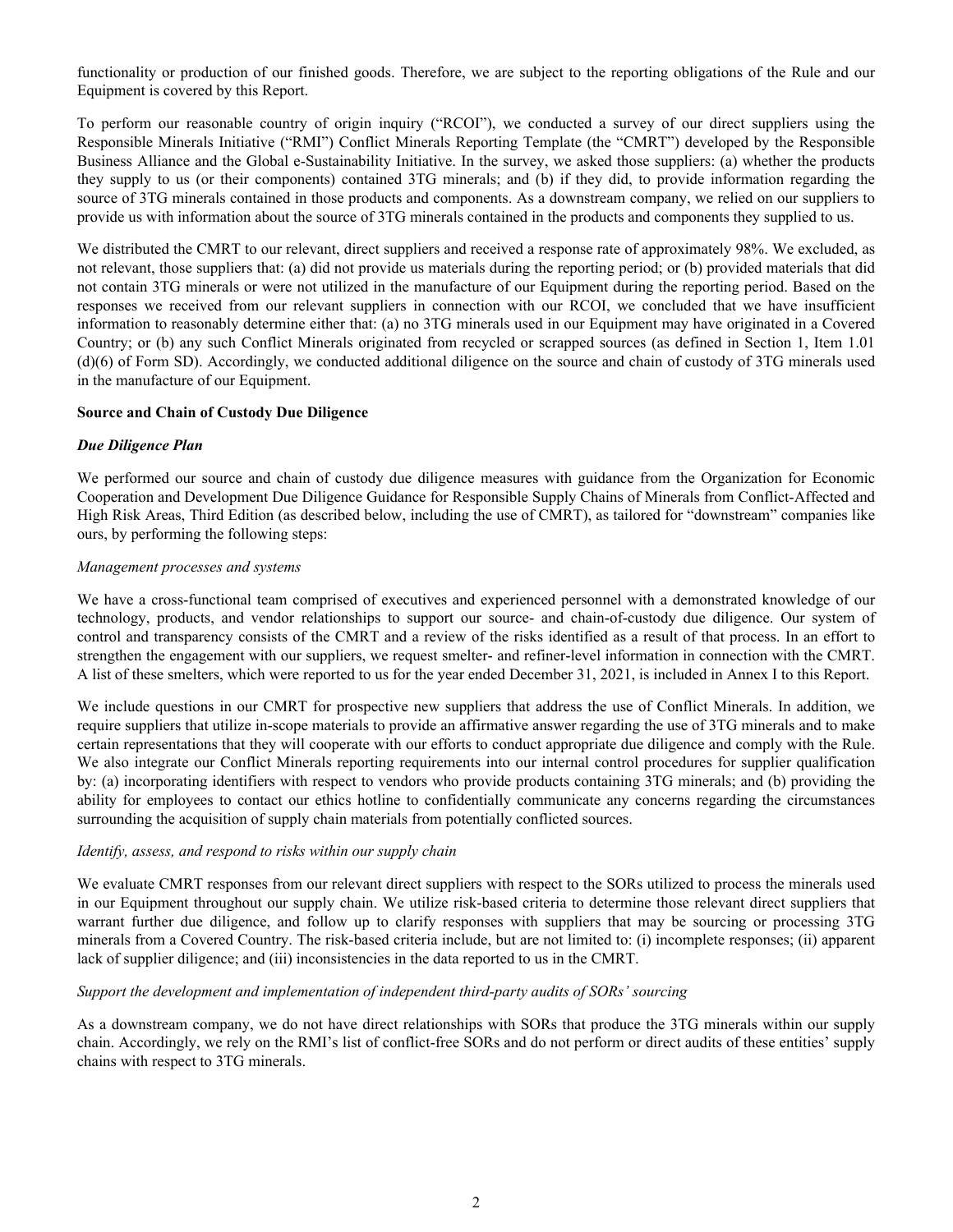#### *Report on supply chain due diligence*

This Report is publicly available in the investor relations section of our corporate website at https://www.everi.com/investorrelations/financial-reports/sec-filings/ and is filed publicly with the SEC.

#### *Due Diligence Implementation and Results*

In connection with our commitment to monitor the due diligence approach, we continue to evaluate whether further inquiry of any of our relevant direct suppliers would result in information that may differ from, or be inconsistent with, any of the responses provided to our CMRT which may give us reason to believe that the products supplied to us were sourced from a Covered Country.

3TG minerals are necessary to the functionality of our Equipment. Data provided to us by our relevant direct suppliers in response to our CMRT does not identify any Conflict Minerals within our supply chain; however, as a downstream company, we were unable to definitively determine that 100% of the 3TG minerals were sourced from internationally recognized and compliant source countries.

#### *Steps to Improve Due Diligence*

Below are the steps that we are, and will be considering, taking to improve the due diligence process and further mitigate any risk that 3TG minerals in our Equipment could benefit armed groups in a Covered Country:

- Review our supply chain policy for clarity regarding minerals originating from conflict-affected and high risk areas;
- •Promote supplier partnerships that are outside of the DRC zone;
- Engage with any of our suppliers found to be supplying us with 3TG minerals from sources that support conflict in the Covered Countries to establish an alternative source of 3TG minerals that does not support such conflict;
- Enhance the use of tools that help automate our supplier due diligence procedures; and
- Continue to make available Conflict Mineral educational materials to all our employees.

#### *Forward-Looking Statements*

This special disclosure report contains "forward-looking" statements within the meaning of Section 27A of the Securities Act of 1933, as amended (the "Securities Act"), Section 21E of the Securities Exchange Act of 1934, as amended (the "Exchange Act"), and the Private Securities Litigation Reform Act of 1995, as do other materials or oral statements we release to the public. Forward-looking statements are neither historical facts nor assurances of future performance, but instead are based only on our current beliefs, expectations, and assumptions regarding the future of our business, plans and strategies, projections, anticipated events and trends, the economy, and other future conditions, as of the date on which this report is filed. Forwardlooking statements often, but do not always, contain words such as "expect," "anticipate," "aim to," "designed to," "intend," "plan," "believe," "goal," "target," "future," "assume," "estimate," "indication," "seek," "project," "may," "can," "could," "should," "favorably positioned," or "will" and other words and terms of similar meaning.

Forward-looking statements are neither historical facts nor assurances of future performance. Instead, they are based only on our current beliefs, expectations and assumptions regarding the future of our business, future plans and strategies, projections, anticipated events and trends, the economy and other future conditions. Because forward-looking statements relate to the future, they are subject to inherent risks, uncertainties and changes in circumstances that are often difficult to predict and many of which are beyond our control.

This special disclosure report should be read in conjunction with our Annual Report on Form 10-K for the fiscal year ended December 31, 2021 and our Current Report on Form 8-K filed on March 1, 2022 and the information included in our other press releases, reports and other filings with the SEC. Given these risks and uncertainties, there can be no assurance that the forward-looking information contained in this special disclosure report will in fact transpire or prove to be accurate. Understanding the information contained in these filings is important in order to fully understand our reported financial results and our business outlook for future periods.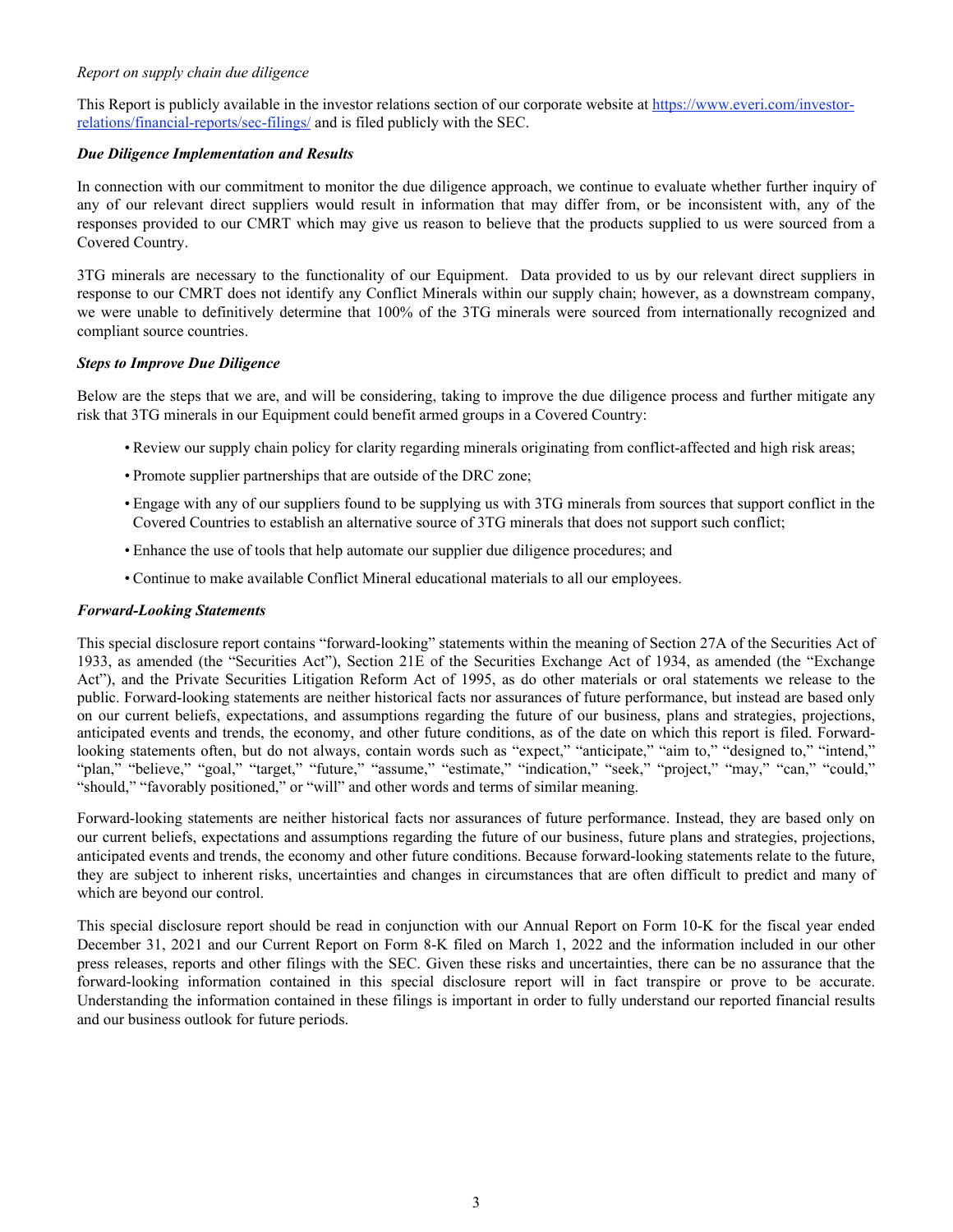## **ANNEX I**

| <b>Subject Mineral</b> | <b>Smelter or Refiner Name</b>                       | <b>Country Location of Smelter or</b><br>Refiner |
|------------------------|------------------------------------------------------|--------------------------------------------------|
| Gold                   | 8853 S.p.A.                                          | <b>ITALY</b>                                     |
| Gold                   | Abington Reldan Metals, LLC                          | <b>USA</b>                                       |
| Gold                   | Acade Noble Metal (Zhao Yuan) Corporation            | <b>CHINA</b>                                     |
| Gold                   | <b>Advanced Chemical Company</b>                     | <b>USA</b>                                       |
| Gold                   | African Gold Refinery                                | <b>UGANDA</b>                                    |
| Gold                   | <b>AGR Mathey</b>                                    | <b>AUSTRALIA</b>                                 |
| Gold                   | Aida Chemical Industries Co., Ltd.                   | <b>JAPAN</b>                                     |
| Gold                   | Aktyubinsk Copper Company TOO                        | KAZAKHSTAN, KYRGYZSTAN                           |
| Gold                   | Al Etihad Gold Refinery DMCC                         | <b>UNITED ARAB EMIRATES</b>                      |
| Gold                   | <b>Alexy Metals</b>                                  | <b>USA</b>                                       |
| Gold                   | Allgemeine Gold-und Silberscheideanstalt A.G.        | <b>GERMANY</b>                                   |
| Gold                   | Almalyk Mining and Metallurgical Complex (AMMC)      | <b>UZBEKISTAN</b>                                |
| Gold                   | Amagasaki Factory, Hyogo Prefecture, Japan           | <b>JAPAN</b>                                     |
| Gold                   | AngloGold Ashanti Brazil                             | <b>BRAZIL</b>                                    |
| Gold                   | AngloGold Ashanti Córrego do Sítio Minerção          | <b>BRAZIL</b>                                    |
| Gold                   | <b>ANZ Banking</b>                                   | <b>AUSTRALIA</b>                                 |
| Gold                   | Argor-Heraeus S.A.                                   | <b>SWITZERLAND</b>                               |
| Gold                   | Asahi Pretec Corporation                             | CANADA, CHINA, JAPAN, USA                        |
| Gold                   | Asaka Riken Co., Ltd.                                | <b>JAPAN</b>                                     |
| Gold                   | Atasay Kuyumculuk Sanayi Ve Ticaret A.S.             | <b>TURKEY</b>                                    |
| Gold                   | <b>AU Traders and Refiners</b>                       | <b>SOUTH AFRICA</b>                              |
| Gold                   | Augmont Enterprises Private Limited                  | <b>INDIA</b>                                     |
| Gold                   | <b>AURA-II</b>                                       | <b>USA</b>                                       |
| Gold                   | Aurubis AG                                           | <b>GERMANY</b>                                   |
| Gold                   | <b>Bangalore Refinery</b>                            | <b>INDIA</b>                                     |
| Gold                   | Bangko Sentral ng Pilipinas (Central Bank of the     | <b>PHILIPPINES</b>                               |
| Gold                   | Bauer-Walser AG                                      | <b>GERMANY</b>                                   |
| Gold                   | <b>Boliden AB</b>                                    | <b>SWEDEN</b>                                    |
| Gold                   | C. Hafner $GmbH + Co. KG$                            | <b>GERMANY</b>                                   |
| Gold                   | C.I Metales Procesados Industriales SAS              | <b>COLOMBIA</b>                                  |
| Gold                   | Caridad                                              | <b>MEXICO</b>                                    |
| Gold                   | <b>CCR</b>                                           | <b>CANADA</b>                                    |
| Gold                   | Cendres + Métaux S.A.                                | <b>SWITZERLAND</b>                               |
| Gold                   | Central Bank of the DPR of Korea                     | KOREA (REPUBLIC OF)                              |
| Gold                   | Central Bank of the Philippines Gold Refinery & Mint | <b>PHILIPPINES</b>                               |
| Gold                   | CGR Metalloys Pvt Ltd.                               | <b>INDIA</b>                                     |
| Gold                   | Changzhou Chemical Research Institute Co. Ltd.       | <b>CHINA</b>                                     |
| Gold                   | Cheong Hing                                          | <b>CHINA</b>                                     |
| Gold                   | Chimet S.p.A.                                        | <b>ITALY</b>                                     |
| Gold                   | China Sino-Platinum Metals Co., Ltd                  | <b>CHINA</b>                                     |
| Gold                   | China Gold                                           | <b>CHINA</b>                                     |
| Gold                   | China Henan Zhongyuan Gold Smelter                   | <b>CHINA</b>                                     |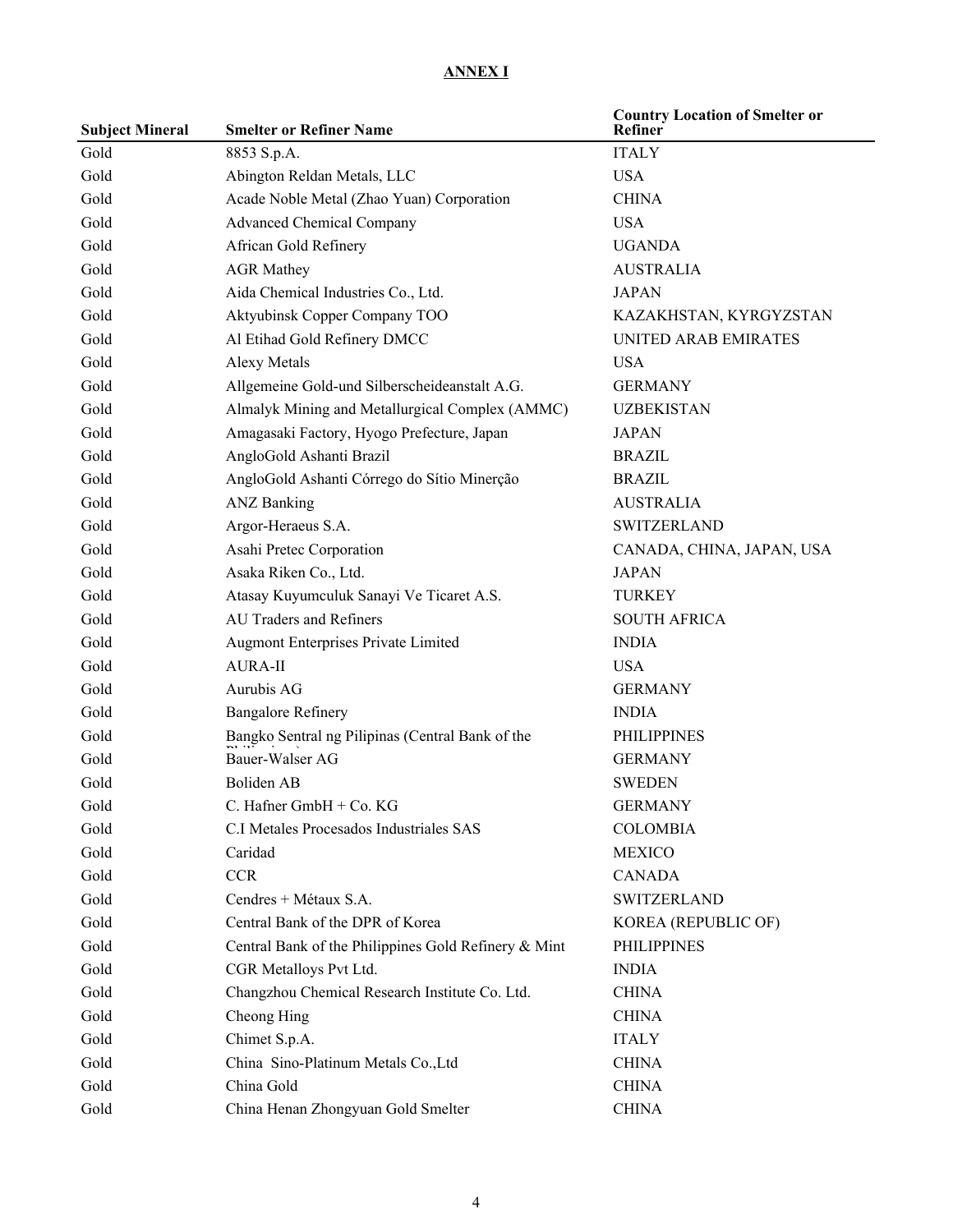| <b>Subject Mineral</b> | <b>Smelter or Refiner Name</b>                                                                     | <b>Country Location of Smelter or</b><br>Refiner |
|------------------------|----------------------------------------------------------------------------------------------------|--------------------------------------------------|
| Gold                   | China National Gold Group Corporation                                                              | <b>CHINA</b>                                     |
| Gold                   | China's Shandong Gold Mining Co., Ltd                                                              | <b>CHINA</b>                                     |
| Gold                   | <b>Chinese Government</b>                                                                          | <b>CHINA</b>                                     |
| Gold                   | Chugai Mining                                                                                      | <b>JAPAN</b>                                     |
| Gold                   | Cilt Refining                                                                                      | <b>USA</b>                                       |
| Gold                   | Codelco                                                                                            | <b>CHILE</b>                                     |
| Gold                   | Colt Refining                                                                                      | <b>USA</b>                                       |
| Gold                   | Cookson                                                                                            | <b>AUSTRALIA</b>                                 |
| Gold                   | Daejin Indus Co. Ltd                                                                               | KOREA (REPUBLIC OF)                              |
| Gold                   | DaeryongENC                                                                                        | KOREA (REPUBLIC OF)                              |
| Gold                   | Daye Non-Ferrous Metals Mining Ltd.                                                                | <b>CHINA</b>                                     |
| Gold                   | Degussa Sonne / Mond Goldhandel GmbH                                                               | <b>GERMANY</b>                                   |
| Gold                   | Dijllah Gold Refinery FZC                                                                          | <b>UNITED ARAB EMIRATES</b>                      |
| Gold                   | Do Sung Corporation                                                                                | KOREA (REPUBLIC OF)                              |
| Gold                   | DODUCO Contacts and Refining GmbH                                                                  | <b>GERMANY</b>                                   |
| Gold                   | Dongguanshi Sutande Dianzi Cailiao Youxiangongsi                                                   | <b>CHINA</b>                                     |
| Gold                   | Dosung metal                                                                                       | KOREA (REPUBLIC OF)                              |
| Gold                   | Dowa Metals & Mining Co. Ltd                                                                       | <b>JAPAN</b>                                     |
| Gold                   | DS PRETECH Co., Ltd.                                                                               | KOREA (REPUBLIC OF)                              |
| Gold                   | <b>DUOXIN</b>                                                                                      | <b>CHINA</b>                                     |
| Gold                   | ECHEMEMI ENTERPRISE CORP.(FUTURES<br>EXCHANGE)                                                     | <b>CHINA</b>                                     |
| Gold                   | Eco-System Recycling Co., Ltd.                                                                     | <b>JAPAN</b>                                     |
| Gold                   | Elemetal Refining, LLC                                                                             | <b>USA</b>                                       |
| Gold                   | Emerald Jewel Industry India Limited                                                               | <b>INDIA</b>                                     |
| Gold                   | <b>Emirates Gold DMCC</b>                                                                          | UNITED ARAB EMIRATES                             |
| Gold                   | ESG Edelmetallservice GmbH & Co. KG                                                                | <b>GERMANY</b>                                   |
| Gold                   | Faggi Rnrico S.P.A.                                                                                | <b>ITALY</b>                                     |
| Gold                   | Federal State Unitary Enterprise Moscow Special Processing RUSSIAN FEDERATION<br>Plant (FSUE MZSS) |                                                  |
| Gold                   | Fidelity Printers and Refiners Ltd.                                                                | ZIMBABWE                                         |
| Gold                   | FSE Novosibirsk Refinery                                                                           | <b>RUSSIAN FEDERATION</b>                        |
| Gold                   | Fujairah Gold FZC                                                                                  | <b>UNITED ARAB EMIRATES</b>                      |
| Gold                   | Fujian Ganmin RareMetal Co., Ltd.                                                                  | <b>CHINA</b>                                     |
| Gold                   | Gansu Seemine Material Hi-Tech Co Ltd                                                              | <b>CHINA</b>                                     |
| Gold                   | Gansu-based Baiyin Nonferrous Metals Corporation<br>(BNMC)                                         | <b>CHINA</b>                                     |
| Gold                   | GCC Gujrat Gold Centre Pvt. Ltd.                                                                   | <b>INDIA</b>                                     |
| Gold                   | Geib Refining Corporation                                                                          | <b>USA</b>                                       |
| Gold                   | Gold Coast Refinery                                                                                | <b>GHANA</b>                                     |
| Gold                   | Gold Mining in Shandong (Laizhou) Limited Company                                                  | <b>CHINA</b>                                     |
| Gold                   | Gold Refinery of Zijin Mining Group Co., Ltd.                                                      | <b>CHINA</b>                                     |
| Gold                   | Gong an ju                                                                                         | <b>CHINA</b>                                     |
| Gold                   | Government (Police Dept.)                                                                          | <b>CHINA</b>                                     |
| Gold                   | Great Wall Precious Metals Co., Ltd. of CBPM                                                       | <b>CHINA</b>                                     |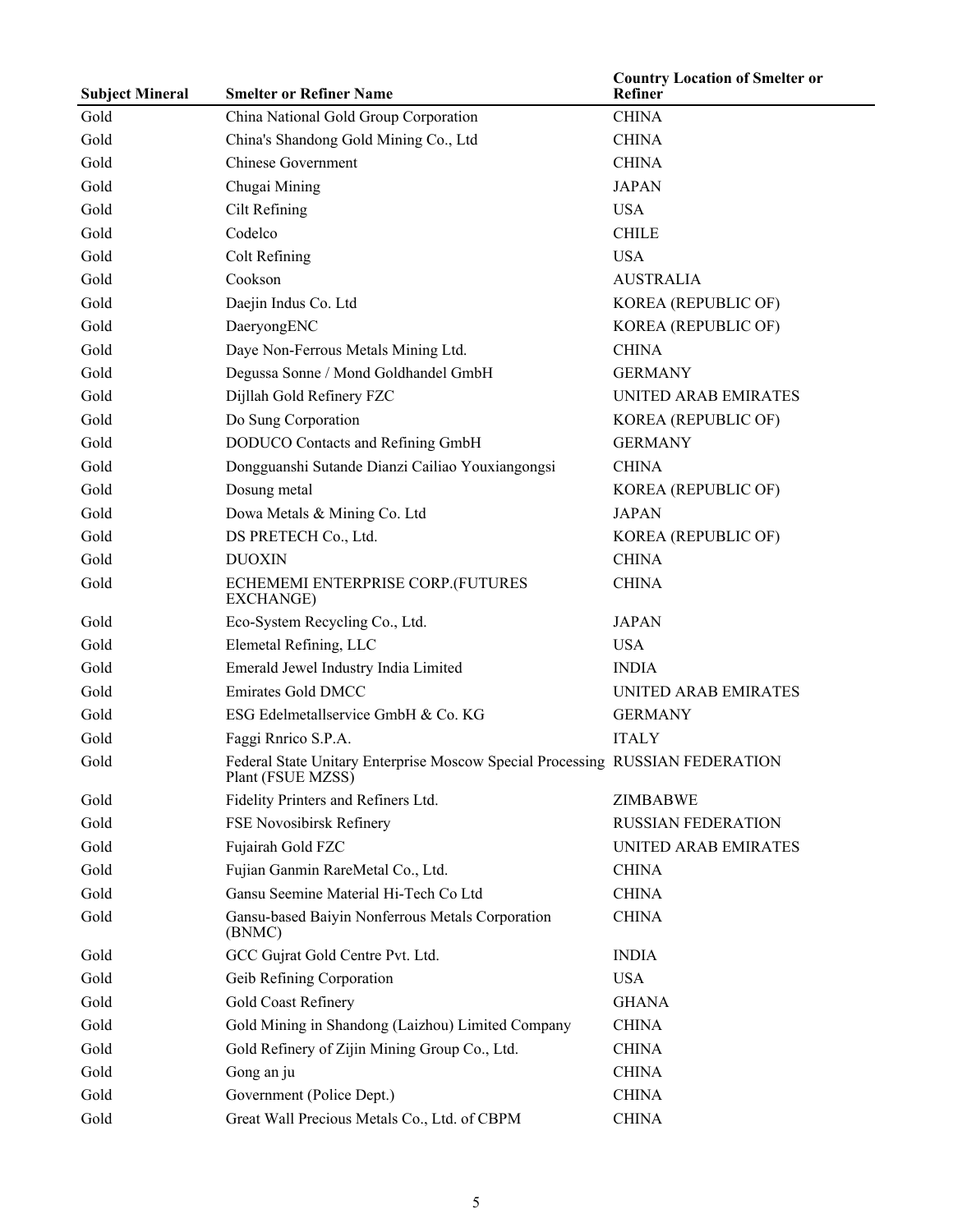| <b>Subject Mineral</b> | <b>Smelter or Refiner Name</b>                                     | <b>Country Location of Smelter or Refiner</b>      |
|------------------------|--------------------------------------------------------------------|----------------------------------------------------|
| Gold                   | Guangdong MingFa Precious Metal Co., Ltd                           | <b>CHINA</b>                                       |
| Gold                   | Gujarat Gold Centre                                                | <b>INDIA</b>                                       |
| Gold                   | Guoda Safina High-Tech Environmental Refinery<br>Co., Ltd.         | <b>CHINA</b>                                       |
| Gold                   | Hangzhou Fuchunjiang Smelting Co., Ltd.                            | <b>CHINA</b>                                       |
| Gold                   | Harima Smelter                                                     | <b>JAPAN</b>                                       |
| Gold                   | Harmony Gold Refinery                                              | <b>SOUTH AFRICA</b>                                |
| Gold                   | HEESUNG MATERIAL LTD                                               | KOREA (REPUBLIC OF)                                |
| Gold                   | Heimerle + Meule GmbH                                              | <b>GERMANY</b>                                     |
| Gold                   | Henan Sanmenxia Lingbao Jinyuan Mining Co.,                        | <b>CHINA</b>                                       |
| Gold                   | Henan Zhongyuan Gold Smelter Co., Ltd.                             | <b>CHINA</b>                                       |
| Gold                   | Heraeus                                                            | CHINA, GERMANY, KOREA (REPUBLIC OF),<br><b>USA</b> |
| Gold                   | Hon Shen Co. Ltd                                                   | <b>TAIWAN</b>                                      |
| Gold                   | HonHai Precision Co., Ltd.                                         | <b>TAIWAN</b>                                      |
| Gold                   | Hunan Chenzhou Mining Co., Ltd.                                    | <b>CHINA</b>                                       |
| Gold                   | HwaSeong CJ CO., LTD.                                              | KOREA (REPUBLIC OF)                                |
| Gold                   | <b>Industrial Refining Company</b>                                 | <b>BELGIUM</b>                                     |
| Gold                   | Inner Mongolia Qiankun Gold and Silver Refinery<br>Share Co., Ltd. | <b>CHINA</b>                                       |
| Gold                   | <b>International Precious Metal Refiners</b>                       | UNITED ARAB EMIRATES                               |
| Gold                   | Ishifuku Metal Industry Co., Ltd.                                  | <b>JAPAN</b>                                       |
| Gold                   | Istanbul Gold Refinery                                             | <b>TURKEY</b>                                      |
| Gold                   | Italpreziosi                                                       | <b>ITALY</b>                                       |
| Gold                   | JALAN & Company                                                    | <b>INDIA</b>                                       |
| Gold                   | Japan Mint                                                         | <b>JAPAN</b>                                       |
| Gold                   | Japan Pure Chemical                                                | <b>JAPAN</b>                                       |
| Gold                   | <b>JCC</b>                                                         | <b>CHINA</b>                                       |
| Gold                   | Jhonson Mattehey                                                   | <b>UNITED KINGDOM</b>                              |
| Gold                   | Jia Lung Corp                                                      | <b>CHINA</b>                                       |
| Gold                   | Jiangxi Copper Company Limited                                     | <b>CHINA</b>                                       |
| Gold                   | Jie sheng                                                          | <b>TAIWAN</b>                                      |
| Gold                   | Jin Dong Heng                                                      | <b>CHINA</b>                                       |
| Gold                   | Jin Jinyin refining company limited                                | <b>CHINA</b>                                       |
| Gold                   | JinBao Electronic Co., Ltd.                                        | <b>CHINA</b>                                       |
| Gold                   | Jinfeng Gold Mine Smelter                                          | <b>CHINA</b>                                       |
| Gold                   | Jinlong Copper Co., Ltd.                                           | <b>CHINA</b>                                       |
| Gold                   | <b>JM USA</b>                                                      | <b>USA</b>                                         |
| Gold                   | Johnson Matthey Inc.                                               | CANADA, UNITED KINGDOM, USA                        |
| Gold                   | <b>JSC</b> Uralelectromed                                          | <b>RUSSIAN FEDERATION</b>                          |
| Gold                   | JX Nippon Mining & Metals Co., Ltd.                                | <b>JAPAN</b>                                       |
| Gold                   | K.A. Rasmussen                                                     | <b>NORWAY</b>                                      |
| Gold                   | Kaloti Precious Metals                                             | UNITED ARAB EMIRATES                               |
| Gold                   | Kanfort Industrial (Yantai) Co. Ltd.                               | <b>CHINA</b>                                       |
| Gold                   | Kazakhmys Smelting LLC                                             | <b>KAZAKHSTAN</b>                                  |
| Gold                   | Kazzinc Ltd                                                        | <b>KAZAKHSTAN</b>                                  |
| Gold                   | Kee Shing                                                          | <b>CHINA</b>                                       |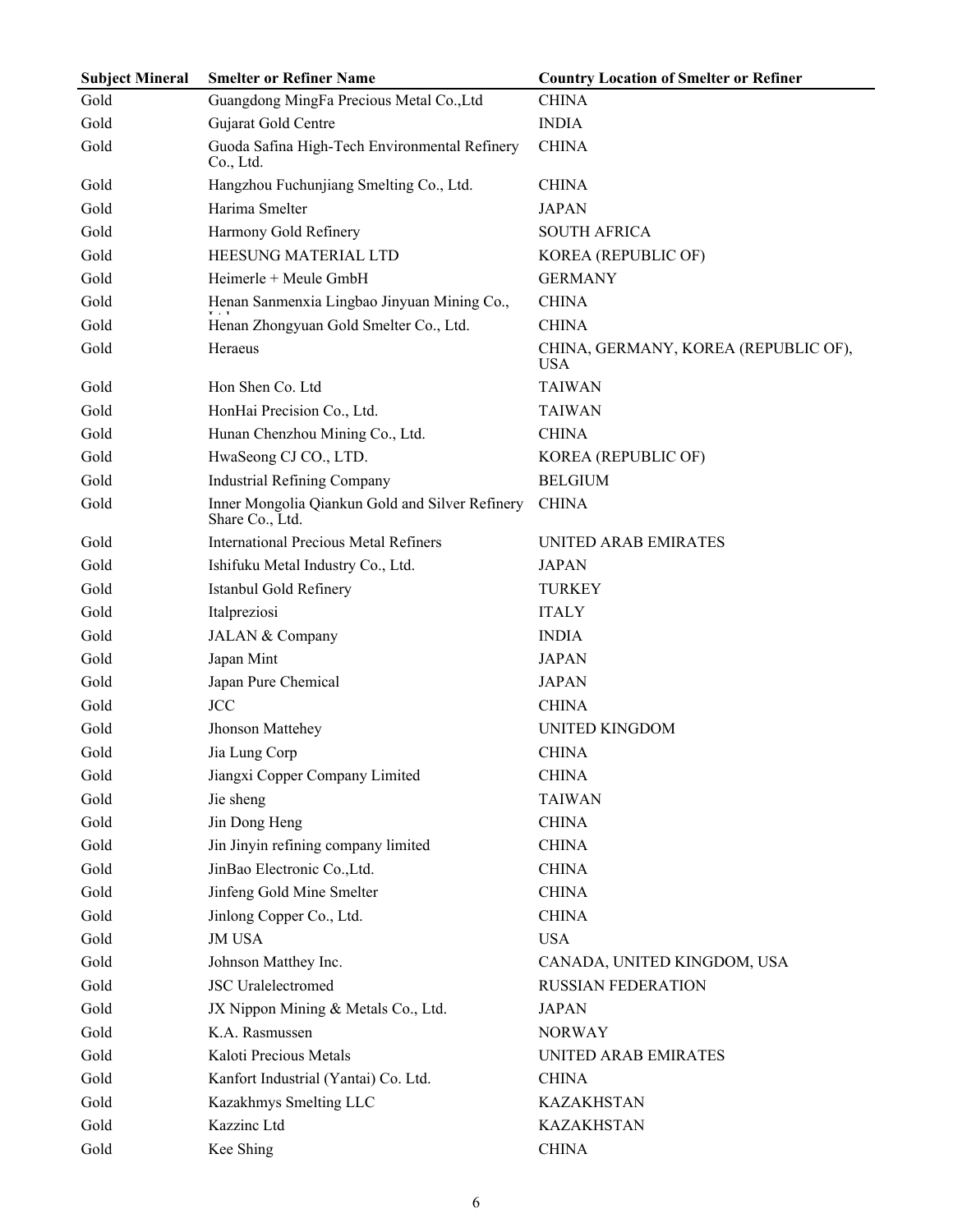| <b>Subject Mineral</b> | <b>Smelter or Refiner Name</b>                     | <b>Country Location of Smelter or</b><br>Refiner |
|------------------------|----------------------------------------------------|--------------------------------------------------|
| Gold                   | Kennecott Utah Copper LLC                          | <b>USA</b>                                       |
| Gold                   | KGHM Polska Miedz Spolka Akcyjna                   | <b>POLAND</b>                                    |
| Gold                   | Kojima Chemicals Co., Ltd.                         | <b>JAPAN</b>                                     |
| Gold                   | Korea Metal Co, LTD.                               | KOREA (REPUBLIC OF)                              |
| Gold                   | Kundan Care Products Ltd.                          | <b>INDIA</b>                                     |
| Gold                   | Kunshan Jinli chemical industry reagents co., Ltd. | <b>CHINA</b>                                     |
| Gold                   | <b>KYOCERA</b>                                     | <b>JAPAN</b>                                     |
| Gold                   | Kyrgyzaltyn JSC                                    | <b>KYRGYZSTAN</b>                                |
| Gold                   | Kyshtym Copper-Electrolytic Plant ZAO              | <b>RUSSIAN FEDERATION</b>                        |
| Gold                   | La Caridad                                         | <b>MEXICO</b>                                    |
| Gold                   | L'azurde Company For Jewelry                       | <b>SAUDI ARABIA</b>                              |
| Gold                   | LG-Nikko                                           | KOREA (REPUBLIC OF)                              |
| Gold                   | Lingbao Gold Company Limited                       | <b>CHINA</b>                                     |
| Gold                   | <b>LINXENS</b>                                     | <b>FRANCE</b>                                    |
| Gold                   | <b>LITTELFUSE</b>                                  | <b>USA</b>                                       |
| Gold                   | <b>LMBA</b>                                        | <b>CHINA</b>                                     |
| Gold                   | LONDON BULLION MARKET ASSOCIATION                  | <b>UNITED KINGDOM</b>                            |
| Gold                   | L'Orfebre S.A.                                     | <b>ANDORRA</b>                                   |
| Gold                   | LS-Nikko Copper Inc                                | KOREA (REPUBLIC OF)                              |
| Gold                   | LT Metal Ltd.                                      | KOREA (REPUBLIC OF)                              |
| Gold                   | Luoyang Zijin Yinhui Metal Smelt Co Ltd            | <b>CHINA</b>                                     |
| Gold                   | <b>Marsam Metals</b>                               | <b>BRAZIL</b>                                    |
| Gold                   | Materion                                           | <b>USA</b>                                       |
| Gold                   | Matsuda Sangyo Co., Ltd.                           | <b>JAPAN</b>                                     |
| Gold                   | MD Overseas                                        | <b>INDIA</b>                                     |
| Gold                   | MEM(Sumitomo Group)                                | <b>JAPAN</b>                                     |
| Gold                   | Metal Concentrators SA (Pty) Ltd.                  | <b>SOUTH AFRICA</b>                              |
| Gold                   | Metallix Refining Inc.                             | <b>USA</b>                                       |
| Gold                   | Metallurgie Hoboken Overpelt                       | <b>BELGIUM</b>                                   |
| Gold                   | Metalor Technologies                               | CHINA, SINGAPORE,<br><b>SWITZERLAND</b>          |
| Gold                   | Metalurgica Met-Mex Penoles S.A. De C.V.           | <b>MEXICO</b>                                    |
| Gold                   | Met-Mex Peñoles, S.A.                              | <b>MEXICO</b>                                    |
| Gold                   | Mitsubishi Materials Corporation                   | <b>JAPAN</b>                                     |
| Gold                   | Mitsui & Co Precious Metals Inc                    | CHINA, HONG KONG, JAPAN                          |
| Gold                   | MK electron                                        | KOREA (REPUBLIC OF)                              |
| Gold                   | MMTC-PAMP India Pvt., Ltd.                         | <b>INDIA</b>                                     |
| Gold                   | Modeltech Sdn Bhd                                  | <b>MALAYSIA</b>                                  |
| Gold                   | Morris and Watson                                  | AUSTRALIA, NEW ZEALAND                           |
| Gold                   | Moscow Special Alloys Processing Plant             | <b>RUSSIAN FEDERATION</b>                        |
| Gold                   | N.E.Chemcat Corporation                            | <b>JAPAN</b>                                     |
| Gold                   | Nadir Metal Rafineri San. Ve Tic. A.S.             | <b>TURKEY</b>                                    |
| Gold                   | Navoi Mining and Metallurgical Combinat            | <b>UZBEKISTAN</b>                                |
| Gold                   | NH Recytech Company                                | KOREA (REPUBLIC OF)                              |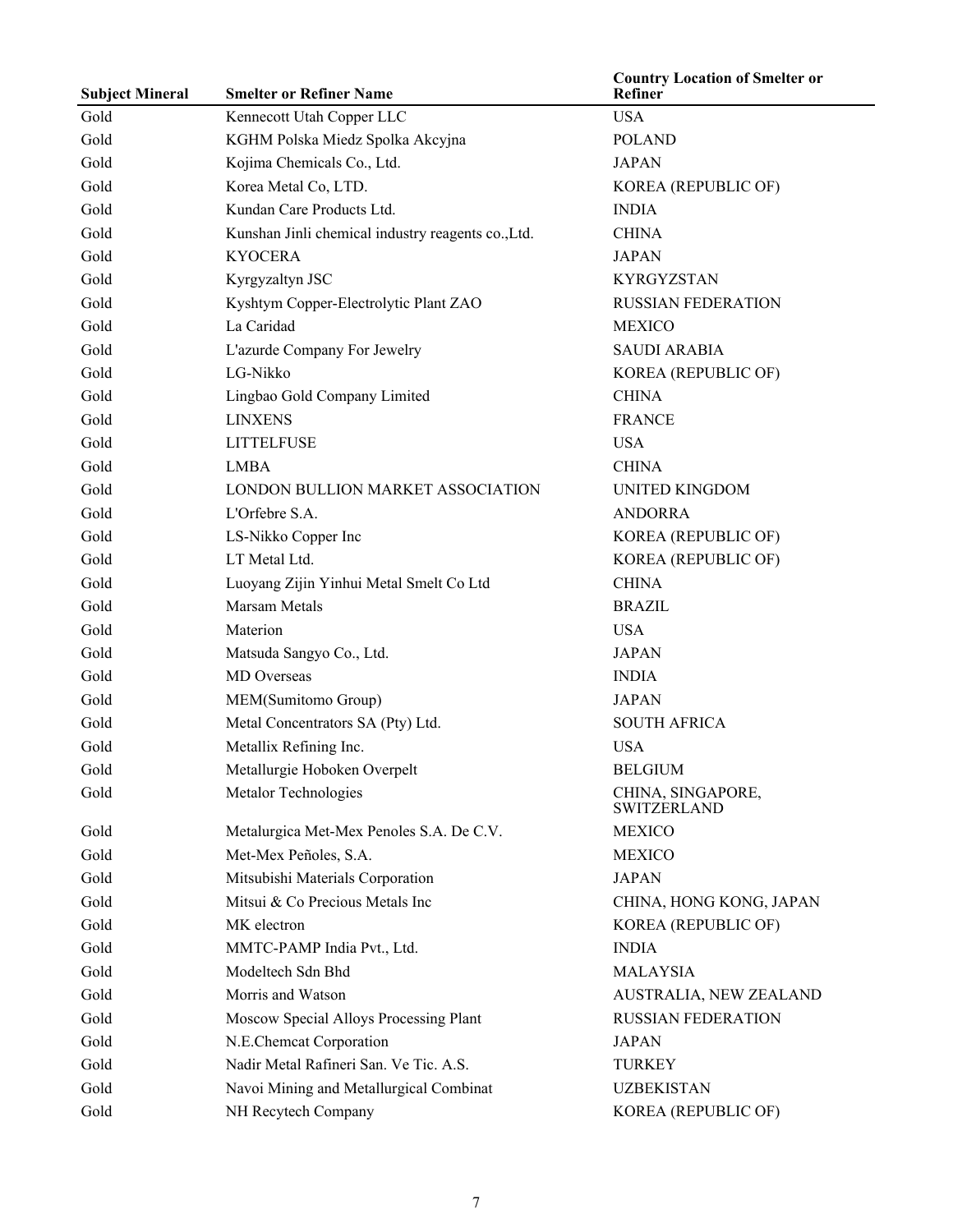| <b>Subject Mineral</b> | <b>Smelter or Refiner Name</b>                                                   | <b>Country Location of Smelter or</b><br>Refiner |
|------------------------|----------------------------------------------------------------------------------|--------------------------------------------------|
| Gold                   | Nihon Material Co. LTD                                                           | <b>JAPAN</b>                                     |
| Gold                   | Niihama Toyo Smelter & Refinery                                                  | <b>JAPAN</b>                                     |
| Gold                   | Nippon Mining & Mtetals                                                          | <b>JAPAN</b>                                     |
| Gold                   | Norddeutsche Affinererie AG                                                      | <b>GERMANY</b>                                   |
| Gold                   | Ogussa Osterreichische Gold- und Silber-Scheideanstalt<br>GmbH                   | <b>AUSTRIA</b>                                   |
| Gold                   | Ohio Precious Metals, LLC                                                        | <b>USA</b>                                       |
| Gold                   | Ohura Precious Metal Industry Co., Ltd                                           | <b>JAPAN</b>                                     |
| Gold                   | <b>OJSC Novosibirsk Refinery</b>                                                 | <b>RUSSIAN FEDERATION</b>                        |
| Gold                   | ORIGIN COMPANIES                                                                 | <b>USA</b>                                       |
| Gold                   | PAMP S.A.                                                                        | <b>SWITZERLAND</b>                               |
| Gold                   | Pan Pacific Copper Co Ltd.                                                       | <b>JAPAN</b>                                     |
| Gold                   | Pease & Curren                                                                   | <b>USA</b>                                       |
| Gold                   | Penglai Penggang Gold Industry Co Ltd                                            | <b>CHINA</b>                                     |
| Gold                   | Perth Mint                                                                       | <b>AUSTRALIA</b>                                 |
| Gold                   | Planta Recuperadora de Metales SpA                                               | <b>CHILE</b>                                     |
| Gold                   | Prioksky Plant of Non-Ferrous Metals                                             | <b>RUSSIAN FEDERATION</b>                        |
| Gold                   | PT Aneka Tambang (Persero) Tbk                                                   | <b>INDONESIA</b>                                 |
| Gold                   | PX Precinox S.A.                                                                 | <b>SWITZERLAND</b>                               |
| Gold                   | QG Refining, LLC                                                                 | <b>USA</b>                                       |
| Gold                   | Rand Refinery (Pty) Ltd                                                          | <b>SOUTH AFRICA</b>                              |
| Gold                   | Refinery of Seemine Gold Co., Ltd.                                               | <b>CHINA</b>                                     |
| Gold                   | Remondis Argentia B.V.                                                           | NETHERLANDS                                      |
| Gold                   | REMONDIS PMR B.V.                                                                | NETHERLANDS                                      |
| Gold                   | Republic Metals Corporation                                                      | <b>USA</b>                                       |
| Gold                   | Royal Canadian Mint                                                              | <b>CANADA</b>                                    |
| Gold                   | <b>SAAMP</b>                                                                     | <b>FRANCE</b>                                    |
| Gold                   | Sabin Metal Corp.                                                                | <b>USA</b>                                       |
| Gold                   | Safimet S.p.A                                                                    | <b>ITALY</b>                                     |
| Gold                   | SAFINA A.S.                                                                      | Czech Republic, CZECHIA                          |
| Gold                   | Sai Refinery                                                                     | <b>INDIA</b>                                     |
| Gold                   | <b>Samduck Precious Metals</b>                                                   | KOREA (REPUBLIC OF)                              |
| Gold                   | SAMWON Metals Corp.                                                              | KOREA (REPUBLIC OF)                              |
| Gold                   | Sancus ZFS (L'Orfebre, SA)                                                       | <b>COLOMBIA</b>                                  |
| Gold                   | Sanmenxia hang seng science and technology, research and<br>development Co., LTD | <b>CHINA</b>                                     |
| Gold                   | SAXONIA Edelmetalle GmbH                                                         | <b>GERMANY</b>                                   |
| Gold                   | Schone Edelmetaal                                                                | KOREA (REPUBLIC OF),<br><b>NETHERLANDS</b>       |
| Gold                   | Sellem Industries Ltd.                                                           | <b>MAURITANIA</b>                                |
| Gold                   | SEMPSA Joyeria Plateria S.A.                                                     | NETHERLANDS, SPAIN                               |
| Gold                   | Sendi (Japan): Kyocera Corporation                                               | <b>JAPAN</b>                                     |
| Gold                   | SHANDONG GOLD MINING CO., LTD.                                                   | CHINA, SINGAPORE                                 |
| Gold                   | Shang Hai Gold Exchange                                                          | <b>CHINA</b>                                     |
| Gold                   | SHENZHEN CHEMICALS & LIGHT INDUSTRY<br>CO.,LTD.                                  | <b>CHINA</b>                                     |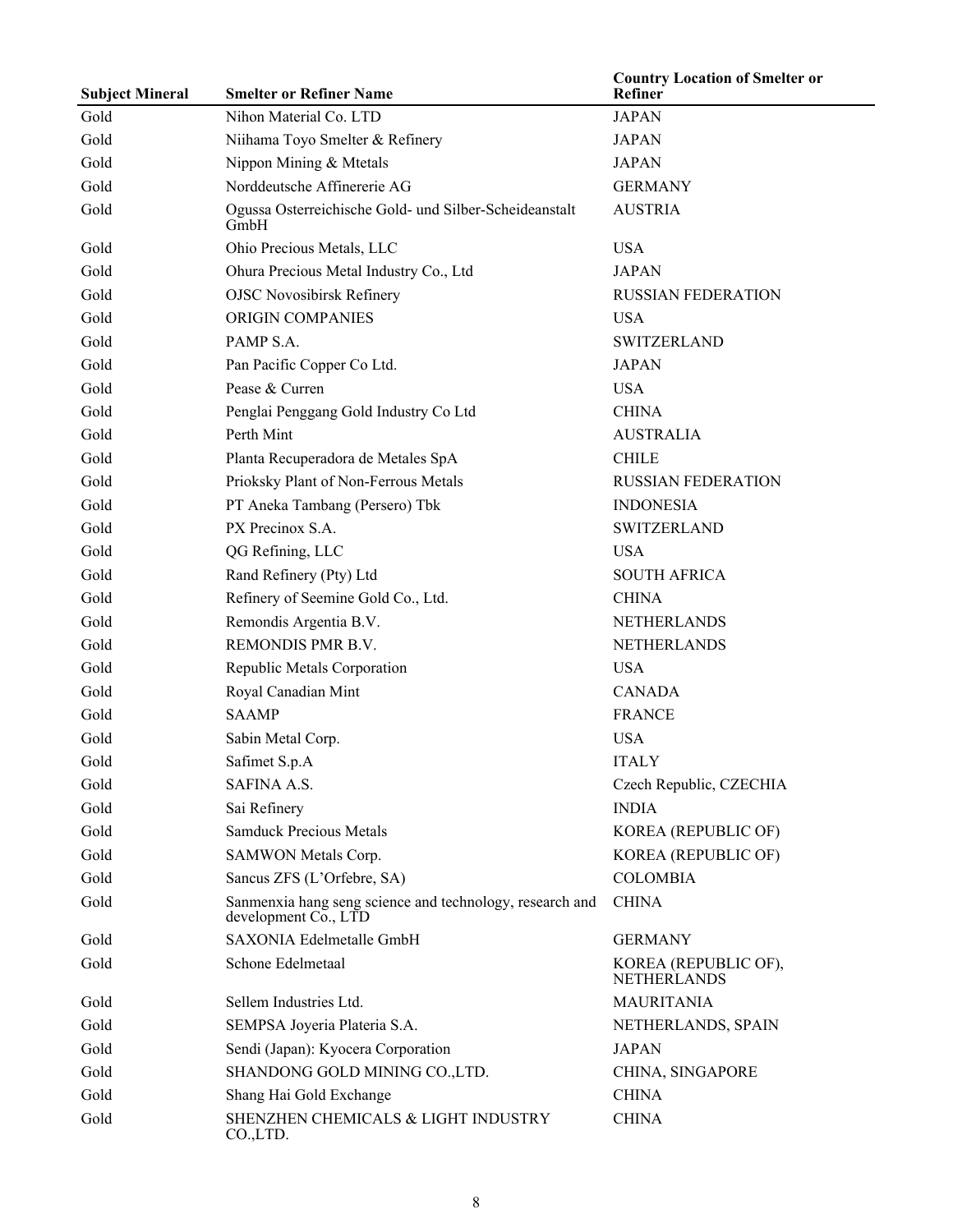| <b>Subject Mineral</b> | <b>Smelter or Refiner Name</b>                                          | <b>Country Location of Smelter or</b><br>Refiner |
|------------------------|-------------------------------------------------------------------------|--------------------------------------------------|
| Gold                   | Shirpur Gold Refinery Ltd.                                              | <b>INDIA</b>                                     |
| Gold                   | Shonan Plant Tanaka Kikinzoku                                           | <b>JAPAN</b>                                     |
| Gold                   | Shyolkovsky                                                             | <b>RUSSIAN FEDERATION</b>                        |
| Gold                   | Sichuan Tianze Precious Metals Co., Ltd                                 | <b>CHINA</b>                                     |
| Gold                   | Singway Technology Co., Ltd.                                            | <b>TAIWAN</b>                                    |
| Gold                   | <b>SMM</b>                                                              | <b>JAPAN</b>                                     |
| Gold                   | So Accurate Group, Inc.                                                 | <b>USA</b>                                       |
| Gold                   | SOE Shyolkovsky Factory of Secondary Precious Metals                    | <b>RUSSIAN FEDERATION</b>                        |
| Gold                   | Solar Applied Materials Technology Corp.                                | <b>TAIWAN</b>                                    |
| Gold                   | SOLAR CHEMICALAPPLIED MATERIALS<br>TECHNOLOGY (KUN SHAN)                | <b>TAIWAN</b>                                    |
| Gold                   | Solartech                                                               | <b>TAIWAN</b>                                    |
| Gold                   | Sovereign Metals                                                        | <b>INDIA</b>                                     |
| Gold                   | State Research Institute Center for Physical Sciences and<br>Technology | <b>LITHUANIA</b>                                 |
| Gold                   | Sudan Gold Refinery                                                     | <b>SUDAN</b>                                     |
| Gold                   | Sumitomo Metal Mining Co. Ltd.                                          | <b>JAPAN</b>                                     |
| Gold                   | SungEel HiMetal Co., Ltd.                                               | KOREA (REPUBLIC OF)                              |
| Gold                   | T.C.A S.p.A                                                             | <b>ITALY</b>                                     |
| Gold                   | Tanaka Denshi Kogyo K.K                                                 | <b>JAPAN</b>                                     |
| Gold                   | The Great Wall Gold and Silver Refinery of China                        | <b>CHINA</b>                                     |
| Gold                   | The Refinery of Shandong Gold Mining Co. Ltd                            | <b>CHINA</b>                                     |
| Gold                   | Tokuriki Honten Co. Ltd                                                 | <b>JAPAN</b>                                     |
| Gold                   | Tongling Nonferrous Metals Group Co., Ltd.                              | <b>CHINA</b>                                     |
| Gold                   | Tony Goetz NV                                                           | <b>BELGIUM</b>                                   |
| Gold                   | TOO Tau-Ken-Altyn                                                       | <b>KAZAKHSTAN</b>                                |
| Gold                   | Torecom                                                                 | KOREA (REPUBLIC OF)                              |
| Gold                   | Toyo Smelter & Refinery                                                 | <b>JAPAN</b>                                     |
| Gold                   | TSK Pretech                                                             | KOREA (REPUBLIC OF)                              |
| Gold                   | Umicore Brasil Ltda                                                     | BELGIUM, BRAZIL, THAILAND                        |
| Gold                   | United Precious Metal Refining, Inc.                                    | <b>USA</b>                                       |
| Gold                   | Universal Precious Metals Refining Zambia                               | ZAMBIA                                           |
| Gold                   | Valcambi S.A.                                                           | <b>SWITZERLAND</b>                               |
| Gold                   | W.C. Heraeus GmbH                                                       | <b>USA</b>                                       |
| Gold                   | Western Australian Mint trading as The Perth Mint                       | <b>AUSTRALIA</b>                                 |
| Gold                   | WIELAND Edelmetalle GmbH                                                | <b>GERMANY</b>                                   |
| Gold                   | Xstrata Canada Corporation                                              | <b>CANADA</b>                                    |
| Gold                   | Yamakin Co., Ltd.                                                       | <b>JAPAN</b>                                     |
| Gold                   | Yamamoto Precious Metal Co., Ltd.                                       | <b>JAPAN</b>                                     |
| Gold                   | Yantai Zhaojin Kanfort Precious Metals Co., Ltd.                        | <b>CHINA</b>                                     |
| Gold                   | Yantai Zhaojin Lai Fuk Precious Metals Co., Ltd                         | <b>CHINA</b>                                     |
| Gold                   | Yokohama Metal Co Ltd                                                   | <b>JAPAN</b>                                     |
| Gold                   | Yunnan Chengfeng Non-ferrous Metals Co., Ltd.                           | <b>CHINA</b>                                     |

L,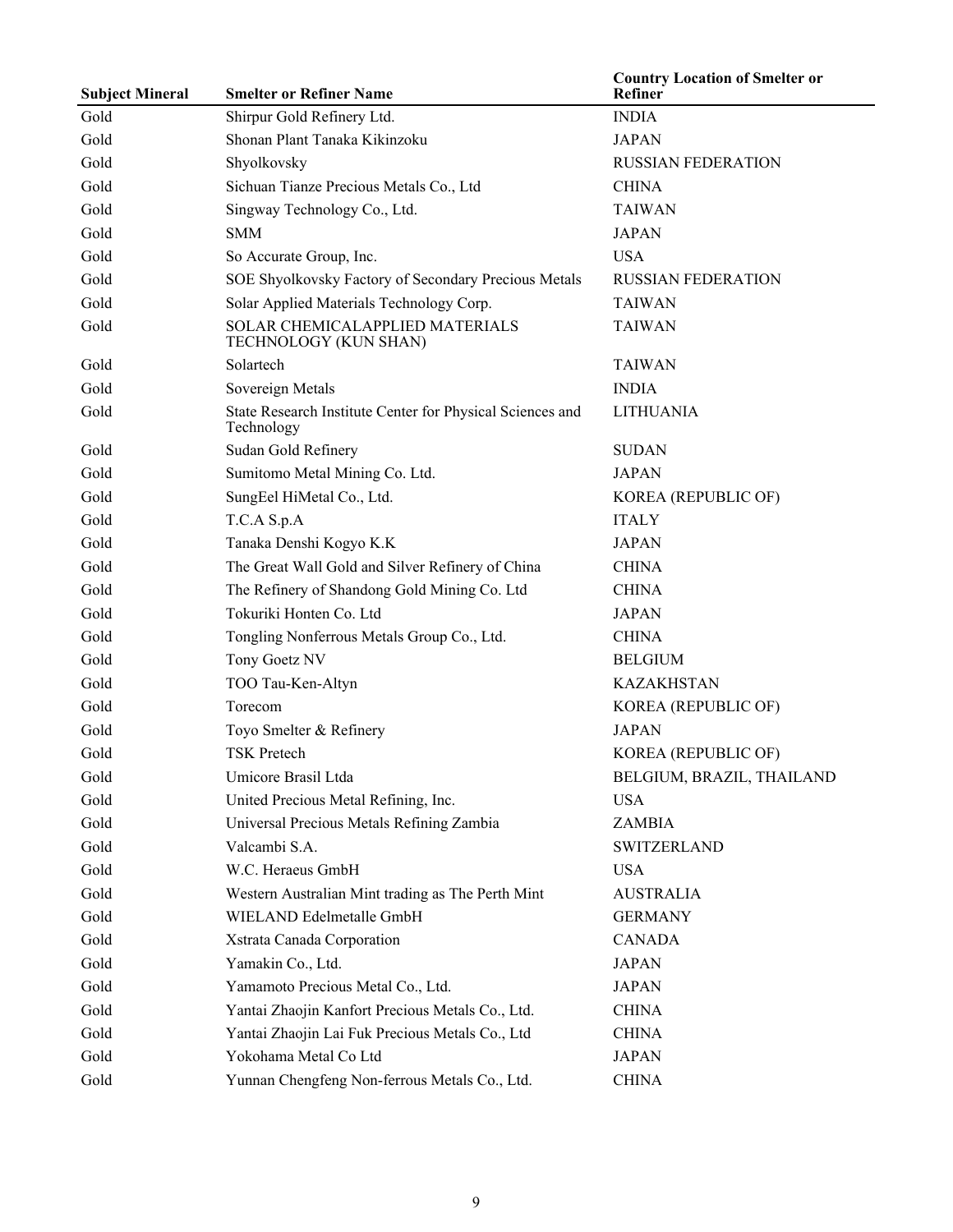| <b>Subject Mineral</b> | <b>Smelter or Refiner Name</b>                                     | <b>Country Location of Smelter or</b><br>Refiner |
|------------------------|--------------------------------------------------------------------|--------------------------------------------------|
| Gold                   | Zhangzhou Macro Real Non-Ferrous Metals                            | <b>CHINA</b>                                     |
| Gold                   | Zhongyuan Gold Smelter of Zhongjin Gold Corporation<br>Limited     | <b>CHINA</b>                                     |
| Gold                   | Zijin Mining Group Co. Ltd                                         | <b>CHINA</b>                                     |
| Tantalum               | Asaka Riken Co., Ltd.                                              | <b>JAPAN</b>                                     |
| Tantalum               | Cabot                                                              | <b>USA</b>                                       |
| Tantalum               | Changsha South Tantalum Niobium Co., Ltd.                          | <b>CHINA</b>                                     |
| Tantalum               | Changsha Southern                                                  | <b>CHINA</b>                                     |
| Tantalum               | China Shenzhen Morgan Sputtering Targets & Technology<br>Co., Ltd. | <b>CHINA</b>                                     |
| Tantalum               | <b>CIF</b>                                                         | UNITED KINGDOM                                   |
| Tantalum               | Conghua Tantalum and Niobium Smeltry                               | <b>CHINA</b>                                     |
| Tantalum               | CP Metals Inc.                                                     | <b>USA</b>                                       |
| Tantalum               | D Block Metals, LLC                                                | <b>USA</b>                                       |
| Tantalum               | Douluoshan Sapphire Rare Metal Co Ltd                              | CHINA, USA                                       |
| Tantalum               | E.S.R. Electronics                                                 | <b>USA</b>                                       |
| Tantalum               | Ethiopian Minerals Development Share Company                       | <b>ETHIOPIA</b>                                  |
| Tantalum               | Exotech Inc.                                                       | <b>USA</b>                                       |
| Tantalum               | F&X Electro-Materials Ltd.                                         | <b>CHINA</b>                                     |
| Tantalum               | FIR Metals & Resource Ltd.                                         | <b>CHINA</b>                                     |
| Tantalum               | Fujian Ganmin RareMetal Co., Ltd.                                  | <b>CHINA</b>                                     |
| Tantalum               | Gannon & Scott                                                     | <b>USA</b>                                       |
| Tantalum               | Global Advanced Metals Aizu                                        | JAPAN, USA                                       |
| Tantalum               | Guangdong MingFa Precious Metal Co., Ltd                           | <b>CHINA</b>                                     |
| Tantalum               | Guizhou Zhenhua Xinyun Technology Ltd., Kaili branch               | <b>CHINA</b>                                     |
| Tantalum               | H.C. Starck Co., Ltd.                                              | GERMANY, JAPAN, THAILAND,<br><b>USA</b>          |
| Tantalum               | Heraeus                                                            | <b>CHINA</b>                                     |
| Tantalum               | Hi-Temp Speciality Metals, Inc.                                    | <b>USA</b>                                       |
| Tantalum               | Jiangxi Copper Company Limited                                     | <b>CHINA</b>                                     |
| Tantalum               | Jiujiang Nonferrous Metals Smelting Company Limited                | <b>CHINA</b>                                     |
| Tantalum               | <b>KEMET Blue Metals</b>                                           | MEXICO, USA                                      |
| Tantalum               | King-Tan Tantalum Industry Ltd.                                    | <b>CHINA</b>                                     |
| Tantalum               | LSM Brasil S.A.                                                    | <b>BRAZIL</b>                                    |
| Tantalum               | Meta Materials                                                     | NORTH MACEDONIA                                  |
| Tantalum               | Metal Do                                                           | <b>JAPAN</b>                                     |
| Tantalum               | Metallurgical Products India Pvt., Ltd.                            | <b>INDIA</b>                                     |
| Tantalum               | Mineração Taboca S.A.                                              | <b>BRAZIL</b>                                    |
| Tantalum               | Mitsui & Co Precious Metals Inc                                    | <b>JAPAN</b>                                     |
| Tantalum               | Molycorp Silmet A.S.                                               | <b>ESTONIA</b>                                   |
| Tantalum               | Nantong Tongjie Electrical Co., Ltd.                               | <b>CHINA</b>                                     |
| Tantalum               | Ningxia Non-Ferrous Metal Smeltery                                 | <b>CHINA</b>                                     |
| Tantalum               | NPM Silmet AS                                                      | <b>ESTONIA</b>                                   |
| Tantalum               | NTET, Thailand                                                     | <b>THAILAND</b>                                  |
| Tantalum               | Plansee                                                            | <b>AUSTRIA</b>                                   |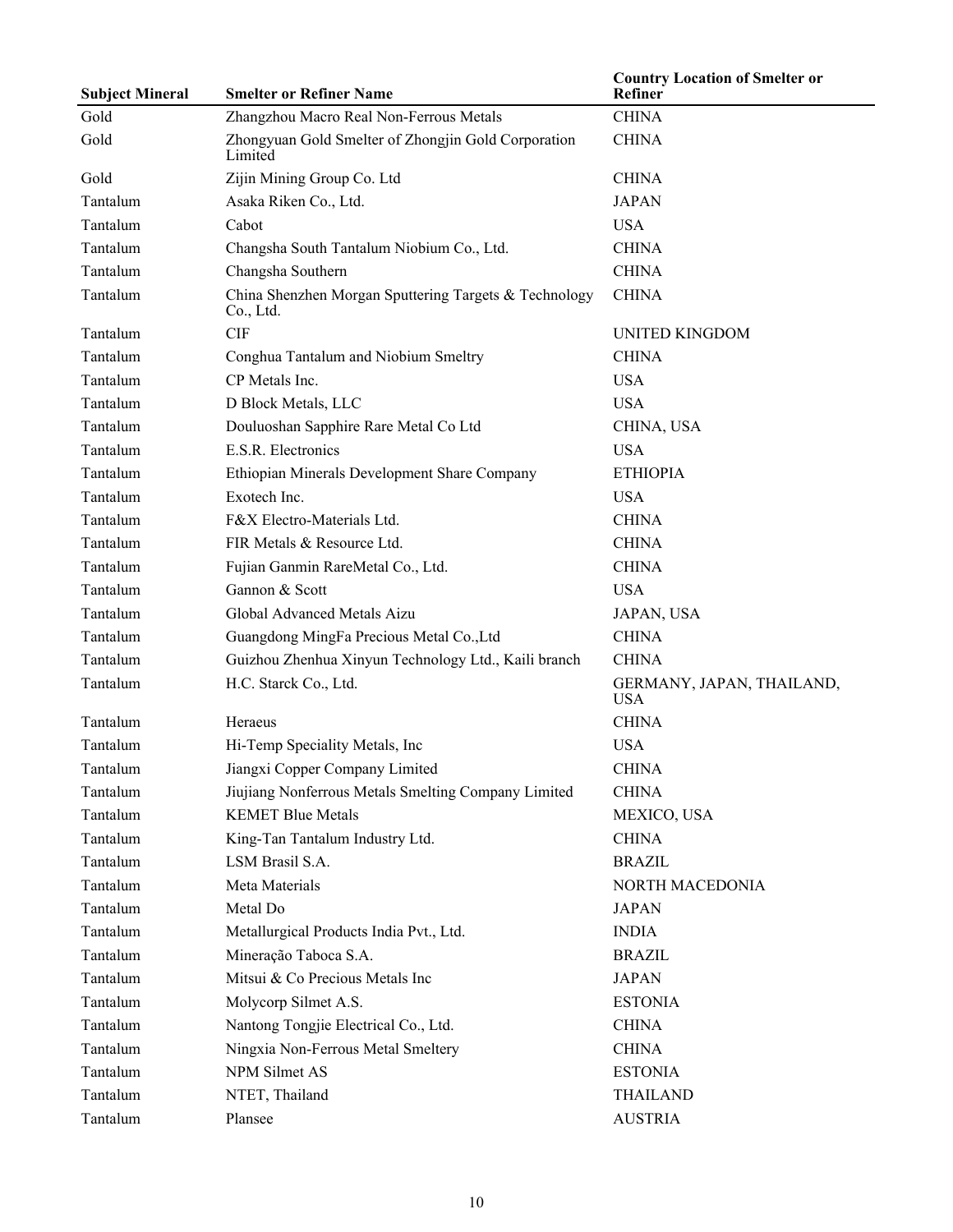| <b>Subject Mineral</b> | <b>Smelter or Refiner Name</b>                     | <b>Country Location of Smelter or</b><br>Refiner |
|------------------------|----------------------------------------------------|--------------------------------------------------|
| Tantalum               | Power Resources Ltd.                               | MACEDONIA (THE FORMER<br>YUGOSLAV REPUBLIC OF)   |
| Tantalum               | PRG Dooel                                          | NORTH MACEDONIA                                  |
| Tantalum               | QuantumClean                                       | <b>USA</b>                                       |
| Tantalum               | Resind Indústria e Comércio Ltda.                  | <b>BRAZIL</b>                                    |
| Tantalum               | <b>RFH</b>                                         | <b>CHINA</b>                                     |
| Tantalum               | Shanghai Jiangxi Metals Co. Ltd                    | <b>CHINA</b>                                     |
| Tantalum               | Solikamsk Metal Works                              | <b>RUSSIAN FEDERATION</b>                        |
| Tantalum               | Taki Chemical Co., Ltd.                            | <b>JAPAN</b>                                     |
| Tantalum               | TANIOBIS Smelting GmbH & Co. KG                    | GERMANY, JAPAN, THAILAND                         |
| Tantalum               | <b>Tantalite Resources</b>                         | <b>SOUTH AFRICA</b>                              |
| Tantalum               | <b>Telex Metals</b>                                | <b>USA</b>                                       |
| Tantalum               | Tranzact, Inc                                      | <b>USA</b>                                       |
| Tantalum               | Ulba Metallurgical Plant JSC                       | <b>KAZAKHSTAN</b>                                |
| Tantalum               | XIMEI RESOURCES (GUANGDONG) LIMITED                | <b>CHINA</b>                                     |
| Tantalum               | XinXing HaoRong Electronic Material Co., Ltd.      | <b>CHINA</b>                                     |
| Tantalum               | Yanling Jincheng Tantalum & Niobium Co., Ltd.      | <b>CHINA</b>                                     |
| Tantalum               | Yichun Jin Yang Rare Metal Co., Ltd.               | <b>CHINA</b>                                     |
| Tantalum               | Zhuzhou Cemented Carbide Group Co Ltd              | <b>CHINA</b>                                     |
| Tantalum               | Duoluoshan Sapphire Rare Metal Co. Ltd.            | <b>CHINA</b>                                     |
| Tin                    | AcademyPreciousMetals(China)Co.,Ltd                | <b>CHINA</b>                                     |
| Tin                    | AIM                                                | <b>CANADA</b>                                    |
| Tin                    | Alent plc                                          | <b>USA</b>                                       |
| Tin                    | Alpha Metals                                       | <b>USA</b>                                       |
| Tin                    | Amalgamated Metals Corporation, Ketabang           | <b>INDONESIA</b>                                 |
| Tin                    | American Iron and Metal                            | <b>USA</b>                                       |
| Tin                    | Ami Bridge Enterprise Co., Ltd.                    | <b>USA</b>                                       |
| Tin                    | An Thai Minerals Co. Ltd.                          | <b>VIET NAM</b>                                  |
| Tin                    | An Vinh Joint Stock Mineral Processing Company     | <b>VIET NAM</b>                                  |
| Tin                    | An Xin Xuan Xin Yue You Se Jin Shu Co. Ltd.        | <b>CHINA</b>                                     |
| Tin                    | Aoki Loboratories Ltd.                             | <b>CHINA</b>                                     |
| Tin                    | Asahi Pretec Corporation                           | <b>CHINA</b>                                     |
| Tin                    | <b>Atlantic Metals</b>                             | <b>USA</b>                                       |
| Tin                    | <b>Ausmelt Limited</b>                             | AUSTRALIA, GERMANY                               |
| Tin                    | <b>Balver</b> Zinn                                 | <b>GERMANY</b>                                   |
| Tin                    | Beijing Oriental Guide Welding Materials Co., Ltd. | <b>CHINA</b>                                     |
| Tin                    | <b>Best Metals</b>                                 | <b>UNITED KINGDOM</b>                            |
| Tin                    | Bonoka.Beliting INDONESIA                          | <b>INDONESIA</b>                                 |
| Tin                    | <b>Brand IMLI</b>                                  | <b>INDONESIA</b>                                 |
| Tin                    | <b>Brand RBT</b>                                   | <b>INDONESIA</b>                                 |
| Tin                    | Britannia Refined Metals Ltd.                      | <b>UNITED KINGDOM</b>                            |
| Tin                    | <b>Butterworth Smelter</b>                         | <b>MALAYSIA</b>                                  |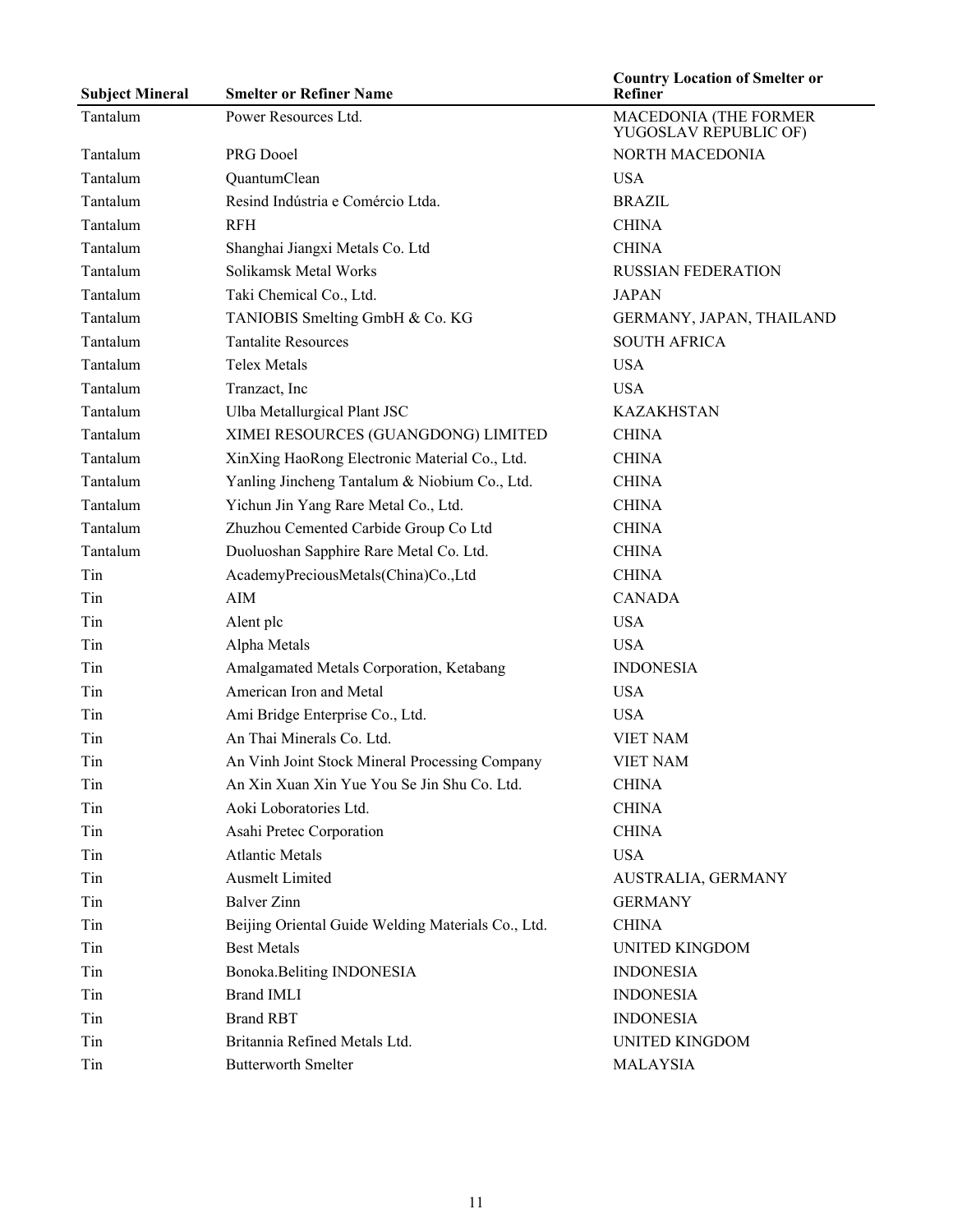| <b>Subject Mineral</b> | <b>Smelter or Refiner Name</b>                                                  | <b>Country Location of Smelter or</b><br>Refiner |
|------------------------|---------------------------------------------------------------------------------|--------------------------------------------------|
| Tin                    | Chengfeng Metals Co Pte Ltd                                                     | CHINA, SINGAPORE                                 |
| Tin                    | Chenzhou Yunxiang Mining and Metallurgy Co., Ltd.                               | <b>CHINA</b>                                     |
| Tin                    | Chifeng Dajingzi Tin Industry Co., Ltd.                                         | <b>CHINA</b>                                     |
| Tin                    | China Hongqiao                                                                  | <b>CHINA</b>                                     |
| Tin                    | China Huaxi Group Nandan                                                        | <b>CHINA</b>                                     |
| Tin                    | China Minmetals Corp                                                            | <b>CHINA</b>                                     |
| Tin                    | China Rare Metal Material Co., Ltd.                                             | <b>CHINA</b>                                     |
| Tin                    | China Tin Group Co., Ltd.                                                       | <b>CHINA</b>                                     |
| Tin                    | China Tin Smelting Co.                                                          | <b>CHINA</b>                                     |
| Tin                    | China Yunnan Tin Co Ltd.                                                        | <b>CHINA</b>                                     |
| Tin                    | CNMC (Guangxi) PGMA Co., Ltd                                                    | <b>CHINA</b>                                     |
| Tin                    | CNMC (Guangxi) PGMA Smelting Plant                                              | <b>CHINA</b>                                     |
| Tin                    | Complejo Metalurgico Vinto S.A.                                                 | <b>BOLIVIA</b>                                   |
| Tin                    | Cookson                                                                         | CHINA, USA                                       |
| Tin                    | Cooper Santa                                                                    | <b>BRAZIL</b>                                    |
| Tin                    | Cooperativa Metalurgica de Rondonia Ltda.                                       | <b>BRAZIL</b>                                    |
| Tin                    | COOPERMETAL - Cooperative Metalurgica de Rondonia<br>Ltda.                      | <b>BRAZIL</b>                                    |
| Tin                    | Corporation Berhad (MSC)                                                        | <b>MALAYSIA</b>                                  |
| Tin                    | CRM Fundicao De Metais E Comercio De Equipamentos<br>Eletronicos Do Brasil Ltda | <b>BRAZIL</b>                                    |
| Tin                    | <b>CRM</b> Synergies                                                            | <b>SPAIN</b>                                     |
| Tin                    | CSC Pure Technologies                                                           | RUSSIAN FEDERATION, USA                          |
| Tin                    | <b>CV United Smelting</b>                                                       | <b>INDONESIA</b>                                 |
| Tin                    | DAE CHANG IND CO LTD                                                            | KOREA (REPUBLIC OF)                              |
| Tin                    | Dae Kil                                                                         | KOREA (REPUBLIC OF)                              |
| Tin                    | DAECHANG Co. LTD.                                                               | KOREA (REPUBLIC OF)                              |
| Tin                    | Daewoo International                                                            | <b>CHINA</b>                                     |
| Tin                    | Dongguan CiEXPO Environmental Engineering Co., Ltd.                             | <b>CHINA</b>                                     |
| Tin                    | Dowa Metals & Mining Co. Ltd                                                    | <b>JAPAN</b>                                     |
| Tin                    | Dr.-Ing. Max Schloetter GmbH & Co. KG                                           | <b>GERMANY</b>                                   |
| Tin                    | DUKSAN HI-METAL                                                                 | KOREA (REPUBLIC OF)                              |
| Tin                    | Electroloy Metal PTE LTD                                                        | SINGAPORE, VIET NAM                              |
| Tin                    | Elmet S.L.U.                                                                    | <b>SPAIN</b>                                     |
| Tin                    | <b>EM Vinto</b>                                                                 | <b>BOLIVIA</b>                                   |
| Tin                    | Empresa Metalúrgica Vinto                                                       | <b>BOLIVIA</b>                                   |
| Tin                    | Estanho de Rondônia S.A.                                                        | <b>BRAZIL</b>                                    |
| Tin                    | Feinhütte Halsbrücke GmbH                                                       | <b>GERMANY</b>                                   |
| Tin                    | Fenix Metals                                                                    | <b>POLAND</b>                                    |
| Tin                    | Fuji Metal Mining                                                               | <b>JAPAN</b>                                     |
| Tin                    | Full armor Industries (shares) Ltd.                                             | <b>CANADA</b>                                    |
| Tin                    | <b>Funsur Smelter</b>                                                           | <b>PERU</b>                                      |
| Tin                    | Furukawa Electric                                                               | <b>JAPAN</b>                                     |
| Tin                    | Geiju Non-Ferrous Metal Processing Co. Ltd.                                     | <b>CHINA</b>                                     |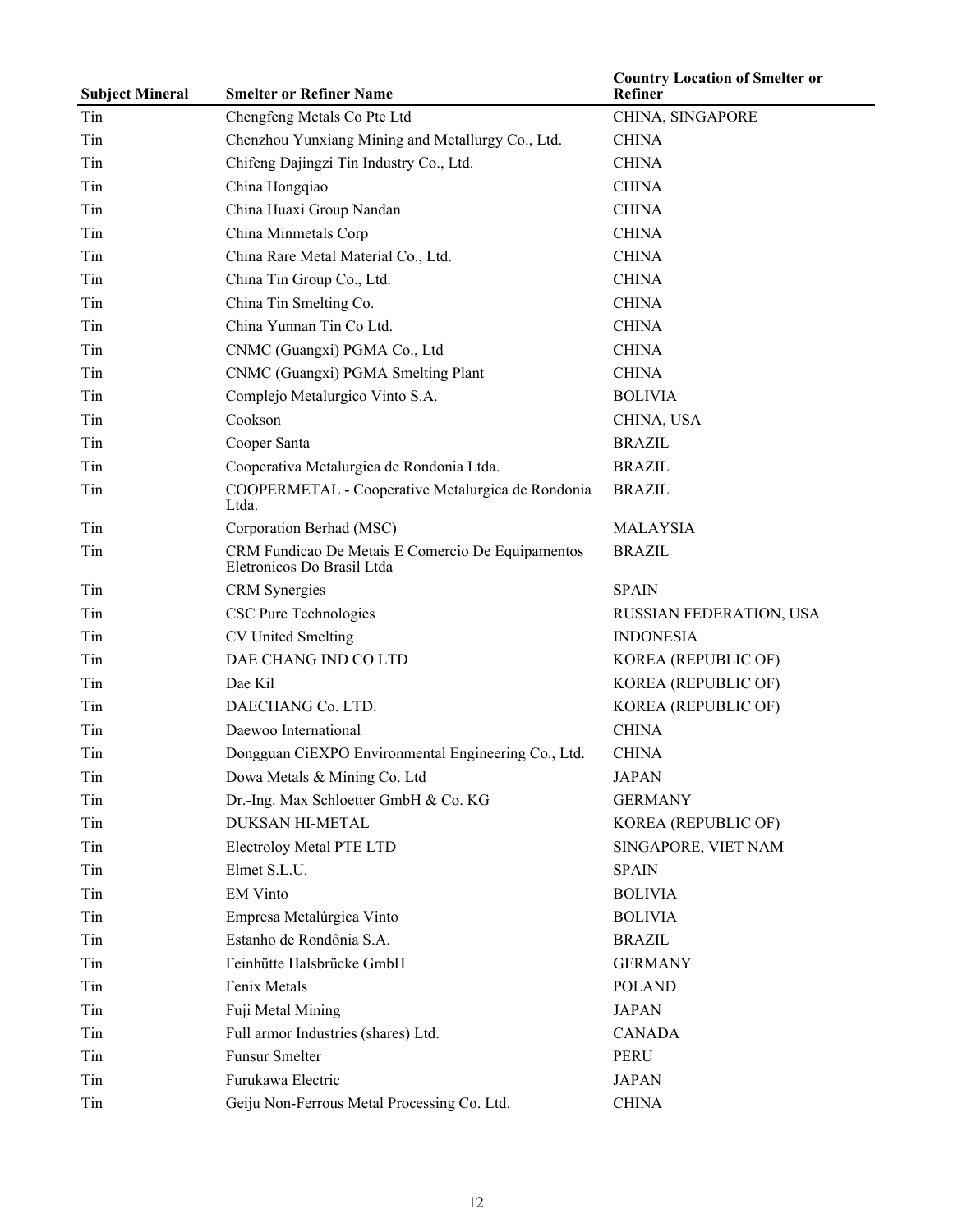| <b>Subject Mineral</b> | <b>Smelter or Refiner Name</b>                                                                                                                                                     | <b>Country Location of Smelter or</b><br>Refiner |
|------------------------|------------------------------------------------------------------------------------------------------------------------------------------------------------------------------------|--------------------------------------------------|
| Tin                    | Gejiy Jinye Mineral Company                                                                                                                                                        | <b>CHINA</b>                                     |
| Tin                    | Gibbs Wire & Steel Co                                                                                                                                                              | <b>USA</b>                                       |
| Tin                    | Gold Bell Group                                                                                                                                                                    | <b>SINGAPORE</b>                                 |
| Tin                    | Grant Manufacturing and Alloying                                                                                                                                                   | <b>USA</b>                                       |
| Tin                    | Guangdong MingFa Precious Metal Co., Ltd                                                                                                                                           | <b>CHINA</b>                                     |
| Tin                    | Guangxi China Tin Group                                                                                                                                                            | <b>CHINA</b>                                     |
| Tin                    | Guangzhou Special Copper & Electronics material Co., LTD                                                                                                                           | <b>CHINA</b>                                     |
| Tin                    | GuanXi China Tin Group Co., LTD                                                                                                                                                    | <b>CHINA</b>                                     |
| Tin                    | Guanyang Guida Nonferrous Metal Smelting Plant                                                                                                                                     | <b>CHINA</b>                                     |
| Tin                    | H.J.Enthoven & Sons is a division of H.J.Enthoven Ltd -<br>Registered in the UK - Reg. No. 2821551 - Registered<br>Address: Darley Dale Smelter, South Darley, Matlock, DE4<br>2LP | UNITED KINGDOM                                   |
| Tin                    | Hana-High Metal                                                                                                                                                                    | KOREA (REPUBLIC OF)                              |
| Tin                    | Hanbaek nonferrous metals                                                                                                                                                          | KOREA (REPUBLIC OF)                              |
| Tin                    | HEESUNG MATERIAL LTD                                                                                                                                                               | KOREA (REPUBLIC OF)                              |
| Tin                    | Heraeus                                                                                                                                                                            | CHINA, KOREA (REPUBLIC OF),<br><b>SINGAPORE</b>  |
| Tin                    | High-Power Surface Technology                                                                                                                                                      | <b>USA</b>                                       |
| Tin                    | High-Tech Co., Ltd. Taiwan                                                                                                                                                         | <b>TAIWAN</b>                                    |
| Tin                    | Hikaru Suites Ltd.                                                                                                                                                                 | <b>JAPAN</b>                                     |
| Tin                    | Hitachi Ltd.                                                                                                                                                                       | <b>JAPAN</b>                                     |
| Tin                    | HUA ENG WIRE&CABLE CO.,LTD                                                                                                                                                         | <b>TAIWAN</b>                                    |
| Tin                    | Huaxi Guangxi Group                                                                                                                                                                | <b>CHINA</b>                                     |
| Tin                    | HuiChang Hill Tin Industry Co., Ltd.                                                                                                                                               | <b>CHINA</b>                                     |
| Tin                    | Hyundai-Steel                                                                                                                                                                      | KOREA (REPUBLIC OF)                              |
| Tin                    | IBF IND Brasileira de Ferroligas Ltda                                                                                                                                              | <b>BRAZIL</b>                                    |
| Tin                    | <b>IMLI</b> Technologies                                                                                                                                                           | <b>CHINA</b>                                     |
| Tin                    | Increasingly and Chemical Co. (Suzhou) Ltd.                                                                                                                                        | <b>CHINA</b>                                     |
| Tin                    | Indonesian state tin corporation                                                                                                                                                   | <b>INDONESIA</b>                                 |
| Tin                    | ISHIKAWA METAL CO.,LTD.                                                                                                                                                            | <b>JAPAN</b>                                     |
| Tin                    | Jan Janq                                                                                                                                                                           | <b>JAPAN</b>                                     |
| Tin                    | JAU JANQ ENTERPRISE CO., LTD.                                                                                                                                                      | <b>TAIWAN</b>                                    |
| Tin                    | Jiangxi Copper Company Limited                                                                                                                                                     | <b>CHINA</b>                                     |
| Tin                    | Jin Tian                                                                                                                                                                           | <b>CHINA</b>                                     |
| Tin                    | Jin Zhou                                                                                                                                                                           | <b>CHINA</b>                                     |
| Tin                    | JU TAI INDUSTRIAL CO., LTD.                                                                                                                                                        | <b>CHINA</b>                                     |
| Tin                    | Kai Union Industry and Trade Co., Ltd                                                                                                                                              | <b>CHINA</b>                                     |
| Tin                    | Ketabang                                                                                                                                                                           | <b>INDONESIA</b>                                 |
| Tin                    | Kewei Tin Co., ltd                                                                                                                                                                 | <b>CHINA</b>                                     |
| Tin                    | Kihong T&G                                                                                                                                                                         | KOREA (REPUBLIC OF)                              |
| Tin                    | <b>KOBA</b>                                                                                                                                                                        | <b>INDONESIA</b>                                 |
| Tin                    | Koki Products Co., Ltd                                                                                                                                                             | JAPAN, THAILAND                                  |
| Tin                    | KOVOHUTĚ PŘÍBRAM NÁSTUPNICKÁ, A.S.                                                                                                                                                 | <b>CZECHIA</b>                                   |
| Tin                    | Kundur Smelter                                                                                                                                                                     | <b>INDONESIA</b>                                 |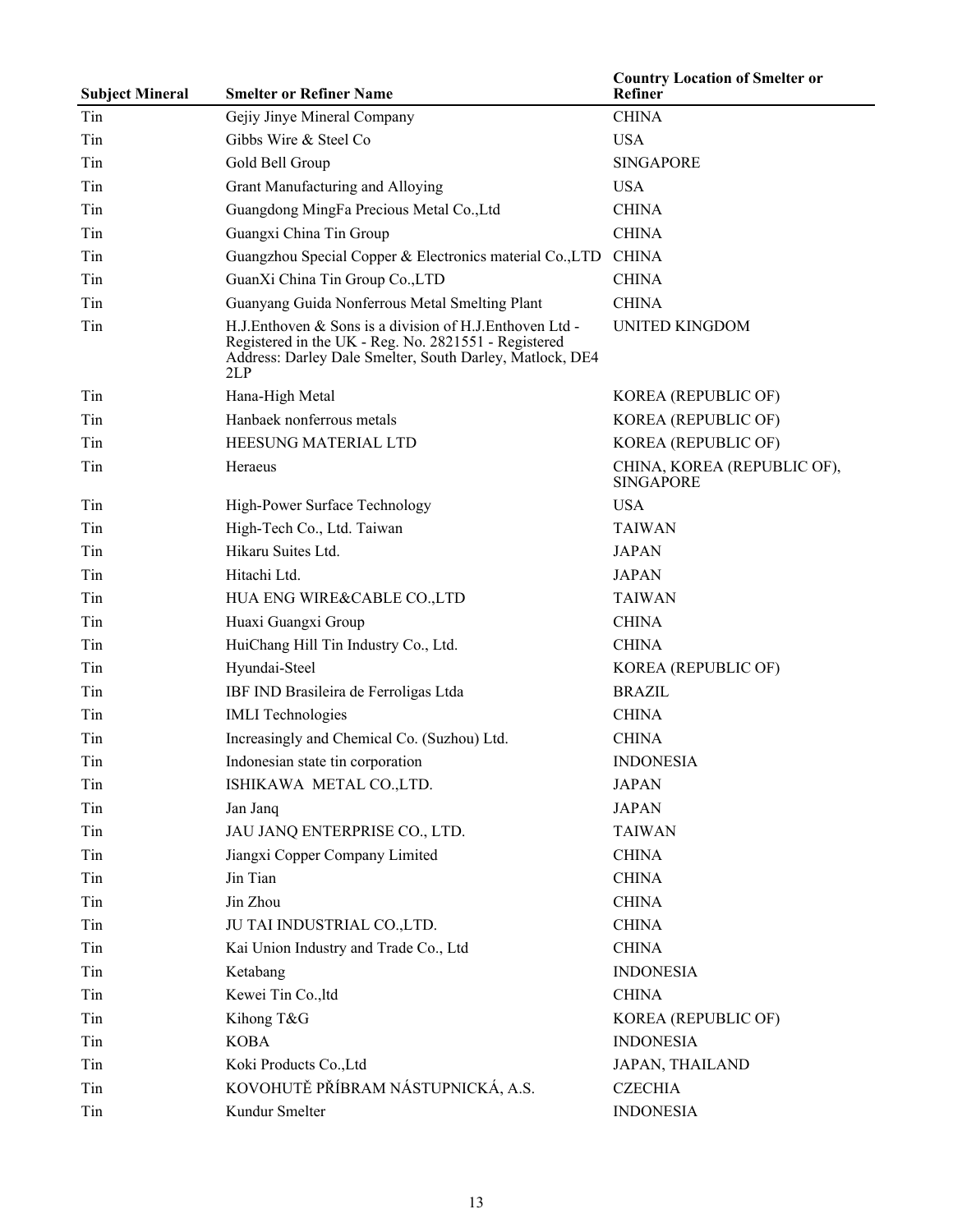| <b>Subject Mineral</b> | <b>Smelter or Refiner Name</b>                                    | <b>Country Location of Smelter or</b><br>Refiner |
|------------------------|-------------------------------------------------------------------|--------------------------------------------------|
| Tin                    | KUON CHEN HARDWARE CO., LTD                                       | <b>TAIWAN</b>                                    |
| Tin                    | Kupol                                                             | <b>RUSSIAN FEDERATION</b>                        |
| Tin                    | Lai'bin China Tin Smelting Ltd.                                   | <b>CHINA</b>                                     |
| Tin                    | Levitra can, Shenzhen Electronic Technology Co., Ltd.             | <b>CHINA</b>                                     |
| Tin                    | Lingbao Gold Company Limited                                      | <b>CHINA</b>                                     |
| Tin                    | Linwu Xianggui Smelter Co                                         | <b>CHINA</b>                                     |
| Tin                    | Liuzhou Smelter                                                   | <b>CHINA</b>                                     |
| Tin                    | Luna Smelter, Ltd.                                                | <b>RWANDA</b>                                    |
| Tin                    | LUPON ENTERPRISE CO., LTD                                         | <b>PHILIPPINES</b>                               |
| Tin                    | Ma On Shunguang Smelting Plant                                    | <b>CHINA</b>                                     |
| Tin                    | Ma'anshan Weitai Tin Co., Ltd.                                    | <b>CHINA</b>                                     |
| Tin                    | Magnu's Minerais Metais e Ligas LTDA                              | <b>BRAZIL</b>                                    |
| Tin                    | Malaysia Smelting Corp                                            | <b>MALAYSIA</b>                                  |
| Tin                    | Matsuo nn da Ltd.                                                 | <b>JAPAN</b>                                     |
| Tin                    | Matsushima Metal Corporation                                      | <b>JAPAN</b>                                     |
| Tin                    | <b>MCP</b> Heck                                                   | UNITED KINGDOM                                   |
| Tin                    | MCP Metal Specialist Inc.                                         | UNITED KINGDOM, USA                              |
| Tin                    | Melt Metais e Ligas S.A.                                          | <b>BRAZIL</b>                                    |
| Tin                    | Meng neng                                                         | <b>CHINA</b>                                     |
| Tin                    | Mentok Smelter                                                    | <b>INDONESIA</b>                                 |
| Tin                    | Metahub Industries Sdn. Bhd.                                      | <b>MALAYSIA</b>                                  |
| Tin                    | METALLIC MATERIALS BRANCHL OF GUANGXI<br>CHINA TIN GROUP CO., LTD | <b>CHINA</b>                                     |
| Tin                    | Metallic Resources, Inc.                                          | <b>USA</b>                                       |
| Tin                    | Metallo Belgium N.V.                                              | <b>BELGIUM, SPAIN</b>                            |
| Tin                    | Millard Wire                                                      | <b>USA</b>                                       |
| Tin                    | Mineração Taboca S.A.                                             | <b>BRAZIL</b>                                    |
| Tin                    | Ming Li Jia smelt Metal Factory                                   | <b>CHINA</b>                                     |
| Tin                    | Minmetals Ganzhou Tin Co. Ltd.                                    | <b>CHINA</b>                                     |
| Tin                    | Minsur                                                            | JAPAN, PERU                                      |
| Tin                    | Mitsubishi Materials Corporation                                  | <b>JAPAN</b>                                     |
| Tin                    | Modeltech Sdn Bhd                                                 | <b>MALAYSIA</b>                                  |
| Tin                    | <b>MSC</b>                                                        | <b>MALAYSIA</b>                                  |
| Tin                    | Multiple Xin precision metal electroplating factory               | <b>CHINA</b>                                     |
| Tin                    | Nancang Metal Material Co., Ltd                                   | <b>CHINA</b>                                     |
| Tin                    | Nankang Nanshan Tin Manufactory Co., Ltd.                         | <b>CHINA</b>                                     |
| Tin                    | Nanshan Tin Co. Ltd.                                              | <b>CHINA</b>                                     |
| Tin                    | Nathan Trotter & Co INC.                                          | <b>USA</b>                                       |
| Tin                    | NGHE TIN NON-FERROUS METAL                                        | <b>VIET NAM</b>                                  |
| Tin                    | Nghe Tinh Non-Ferrous Metals Joint Stock Company                  | <b>VIET NAM</b>                                  |
| Tin                    | Nihon Material Co. LTD                                            | <b>JAPAN</b>                                     |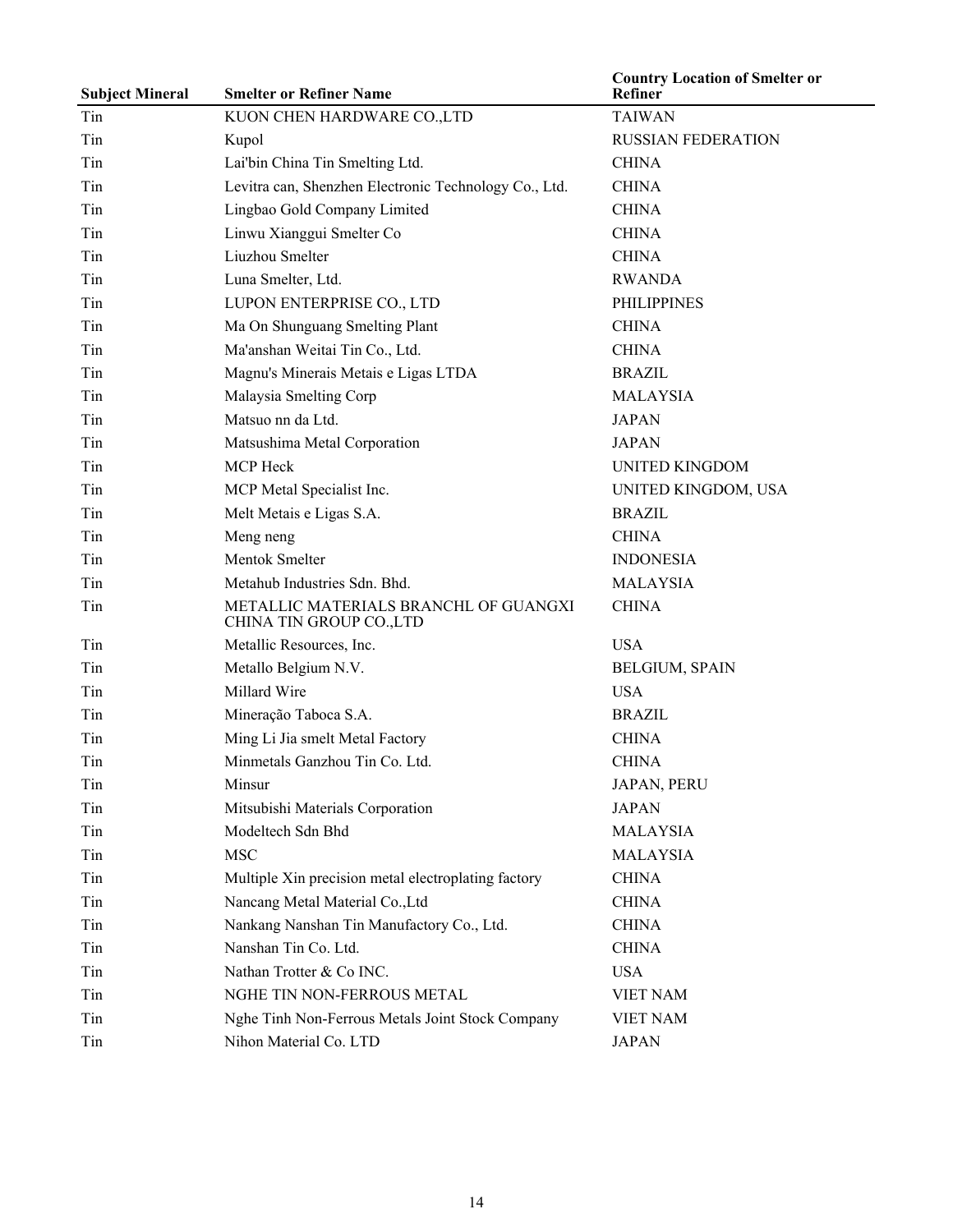| <b>Subject Mineral</b> | <b>Smelter or Refiner Name</b>                | <b>Country Location of Smelter or</b><br>Refiner |
|------------------------|-----------------------------------------------|--------------------------------------------------|
| Tin                    | Ningbo Jintian copper (Group) Company Limited | <b>CHINA</b>                                     |
| Tin                    | Nippon Mining & Mtetals                       | <b>JAPAN</b>                                     |
| Tin                    | Novosibirsk Processing Plant Ltd.             | <b>RUSSIAN FEDERATION</b>                        |
| Tin                    | O.M. Manufacturing (Thailand) Co., Ltd.       | PHILIPPINES, THAILAND                            |
| Tin                    | <b>OMSA</b>                                   | <b>BOLIVIA</b>                                   |
| Tin                    | Operaciones Metalurgical S.A.                 | <b>BOLIVIA</b>                                   |
| Tin                    | <b>PGMA</b>                                   | <b>CHINA</b>                                     |
| Tin                    | Phoenix Metal Ltd.                            | <b>RWANDA</b>                                    |
| Tin                    | PL Timah Tbk                                  | <b>INDONESIA</b>                                 |
| Tin                    | Pongpipat Company Limited                     | <b>MYANMAR</b>                                   |
| Tin                    | POONGSAN CORPORATION                          | KOREA (REPUBLIC OF)                              |
| Tin                    | Posco                                         | KOREA (REPUBLIC OF)                              |
| Tin                    | Precious Minerals and Smelting Limited        | <b>INDIA</b>                                     |
| Tin                    | PT Alam Lestari Kencana                       | <b>INDONESIA</b>                                 |
| Tin                    | PT Aneka Tambang (Persero) Tbk                | <b>INDONESIA</b>                                 |
| Tin                    | PT Aries Kencana Sejahtera                    | <b>INDONESIA</b>                                 |
| Tin                    | PT Artha Cipta Langgeng                       | <b>INDONESIA</b>                                 |
| Tin                    | PT ATD Makmur Mandiri Jaya                    | <b>INDONESIA</b>                                 |
| Tin                    | PT Babel Inti Perkasa                         | <b>INDONESIA</b>                                 |
| Tin                    | PT Babel Surya Alam Lestari                   | <b>INDONESIA</b>                                 |
| Tin                    | PT Bangka Kudai Tin                           | <b>INDONESIA</b>                                 |
| Tin                    | PT Bangka Prima Tin                           | <b>INDONESIA</b>                                 |
| Tin                    | PT Bangka Putra Karya                         | <b>INDONESIA</b>                                 |
| Tin                    | PT Bangka Serumpun                            | <b>INDONESIA</b>                                 |
| Tin                    | PT Bangka Tin Industry                        | <b>INDONESIA</b>                                 |
| Tin                    | PT Belitung Industri Sejahtera                | <b>INDONESIA</b>                                 |
| Tin                    | PT BillinTin Makmur Lestari                   | <b>INDONESIA</b>                                 |
| Tin                    | PT Bukit Timah                                | <b>INDONESIA</b>                                 |
| Tin                    | PT Cipta Persada Mulia                        | <b>INDONESIA</b>                                 |
| Tin                    | PT Donna Kembara Jaya                         | <b>INDONESIA</b>                                 |
| Tin                    | PT DS Jaya Abadi                              | <b>INDONESIA</b>                                 |
| Tin                    | PT Eunindo Usaha Mandiri                      | <b>INDONESIA</b>                                 |
| Tin                    | PT Fang Di Multindo                           | <b>INDONESIA</b>                                 |
| Tin                    | PT HANJAYA PERKASA METALS                     | <b>INDONESIA</b>                                 |
| Tin                    | PT HP Metals Indonesia                        | <b>INDONESIA</b>                                 |
| Tin                    | PT Indora Ermulti                             | <b>INDONESIA</b>                                 |
| Tin                    | PT Inti Stania Prima                          | <b>INDONESIA</b>                                 |
| Tin                    | PT Justindo                                   | <b>INDONESIA</b>                                 |
| Tin                    | PT Karimun Mining                             | <b>INDONESIA</b>                                 |
| Tin                    | PT Kijang Jaya Mandiri                        | <b>INDONESIA</b>                                 |
| Tin                    | PT Koba                                       | <b>INDONESIA</b>                                 |
| Tin                    | PT Lautan Harmonis Sejahtera                  | <b>INDONESIA</b>                                 |
| Tin                    | PT Menara Cipta Mulia                         | <b>INDONESIA</b>                                 |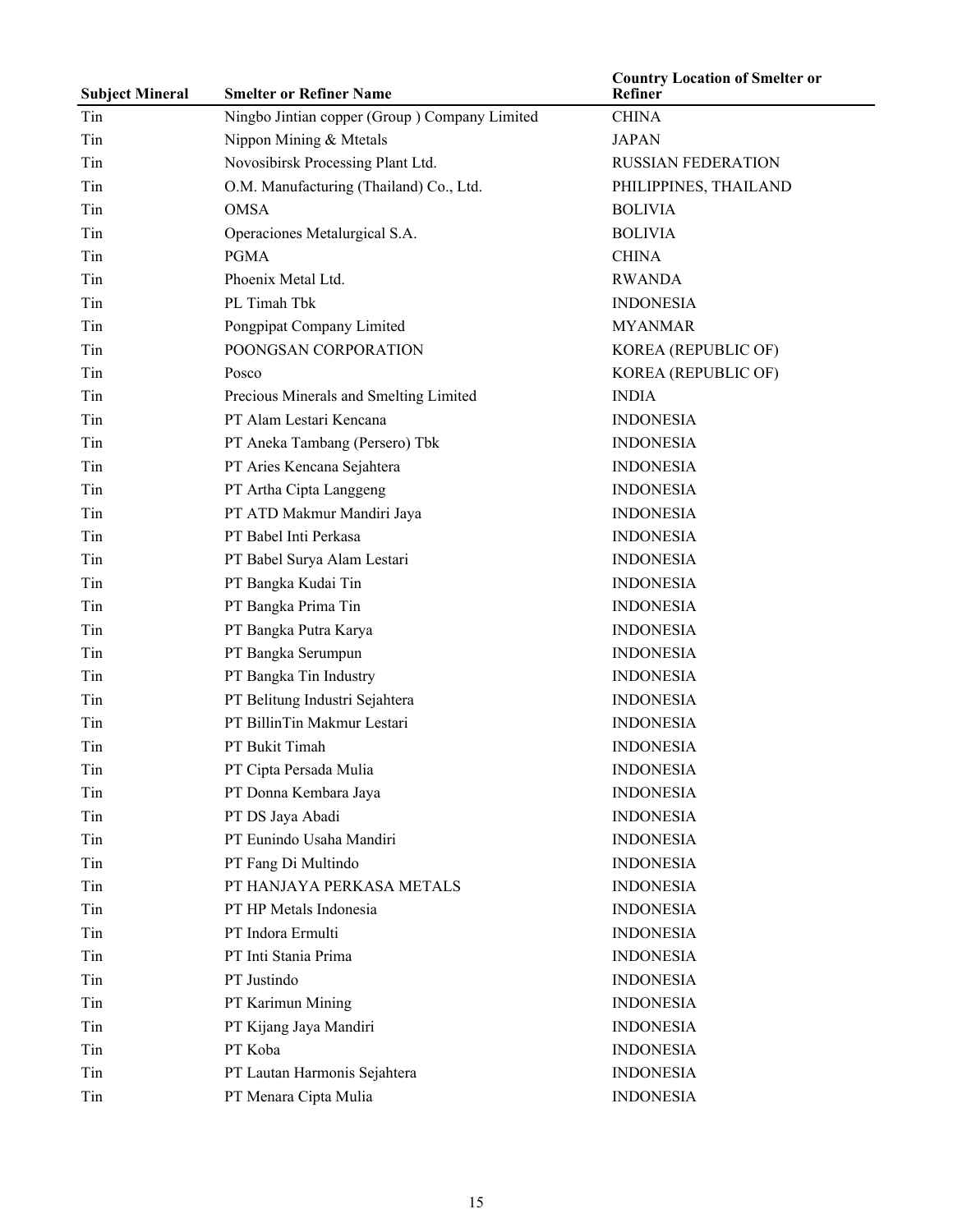| <b>Subject Mineral</b> | <b>Smelter or Refiner Name</b>                  | <b>Country Location of Smelter or</b><br><b>Refiner</b> |
|------------------------|-------------------------------------------------|---------------------------------------------------------|
| Tin                    | PT Mitra Stania Prima                           | <b>INDONESIA</b>                                        |
| Tin                    | PT Mitra Sukses Globalindo                      | <b>INDONESIA</b>                                        |
| Tin                    | PT O.M. Indonesia                               | <b>INDONESIA</b>                                        |
| Tin                    | PT Panca Mega Persada                           | <b>INDONESIA</b>                                        |
| Tin                    | PT Pelat Timah Nusantana Tbk                    | <b>INDONESIA</b>                                        |
| Tin                    | PT Premium Tin Indonesia                        | <b>INDONESIA</b>                                        |
| Tin                    | PT Prima Timah Utama                            | <b>INDONESIA</b>                                        |
| Tin                    | PT Putra Karya                                  | <b>INDONESIA</b>                                        |
| Tin                    | PT Rajawali Rimba Perkasa                       | <b>INDONESIA</b>                                        |
| Tin                    | PT Rajehan Ariq                                 | <b>INDONESIA</b>                                        |
| Tin                    | PT Refined Bangka Tin                           | <b>INDONESIA</b>                                        |
| Tin                    | PT Sariwiguna Binasentosa                       | <b>INDONESIA</b>                                        |
| Tin                    | PT Seirama Tin Investment                       | <b>INDONESIA</b>                                        |
| Tin                    | PT Stanindo Inti Perkasa                        | <b>INDONESIA</b>                                        |
| Tin                    | PT Sukses Inti Makmur                           | <b>INDONESIA</b>                                        |
| Tin                    | PT Sumber Jaya Indah                            | <b>INDONESIA</b>                                        |
| Tin                    | PT Supra sukses trinusa                         | <b>INDONESIA</b>                                        |
| Tin                    | PT Tambang Timah                                | <b>INDONESIA</b>                                        |
| Tin                    | PT Timah                                        | <b>INDONESIA</b>                                        |
| Tin                    | PT Tinindo Inter Nusa                           | <b>INDONESIA</b>                                        |
| Tin                    | PT Tirus Putra Mandiri                          | <b>INDONESIA</b>                                        |
| Tin                    | PT Tommy Utama                                  | <b>INDONESIA</b>                                        |
| Tin                    | PT Wahana Perkit Jaya                           | <b>INDONESIA</b>                                        |
| Tin                    | PT Yinchendo Mining Industry                    | <b>INDONESIA</b>                                        |
| Tin                    | PT. Supra Sukses Trinusa                        | <b>INDONESIA</b>                                        |
| Tin                    | PT. TAMBANG TIMAH                               | <b>INDONESIA</b>                                        |
| Tin                    | Pt. Timah                                       | <b>INDONESIA</b>                                        |
| Tin                    | PT.CITRALOGAM                                   | <b>INDONESIA</b>                                        |
| Tin                    | PT.DS JAYA ABADI                                | <b>INDONESIA</b>                                        |
| Tin                    | PT.Indra Eramulti Logam Industri                | <b>INDONESIA</b>                                        |
| Tin                    | PT.TIMAH TBK                                    | <b>INDONESIA</b>                                        |
| Tin                    | Rahman Hydraulic Tin Sdn Bhd                    | <b>MALAYSIA</b>                                         |
| Tin                    | Resind Industria e Comercio Ltda.               | <b>BRAZIL</b>                                           |
| Tin                    | Rui Da Hung                                     | <b>TAIWAN</b>                                           |
| Tin                    | Shanghai Sinyang Semiconductor Materials        | <b>CHINA</b>                                            |
| Tin                    | ShangHai YueQiang Metal Products Co., LTD       | <b>CHINA</b>                                            |
| Tin                    | Shao Xing Tian Long Tin Materials Co. LTD.      | <b>CHINA</b>                                            |
| Tin                    | Shenmao Technology Inc.                         | <b>TAIWAN</b>                                           |
| Tin                    | SHENZHEN CHEMICALS & LIGHT INDUSTRY<br>CO.,LTD. | <b>CHINA</b>                                            |
| Tin                    | Smelting Branch of Yunnan Tin Company Limited   | <b>CHINA</b>                                            |
| Tin                    | Soft Metais Ltda.                               | <b>BRAZIL</b>                                           |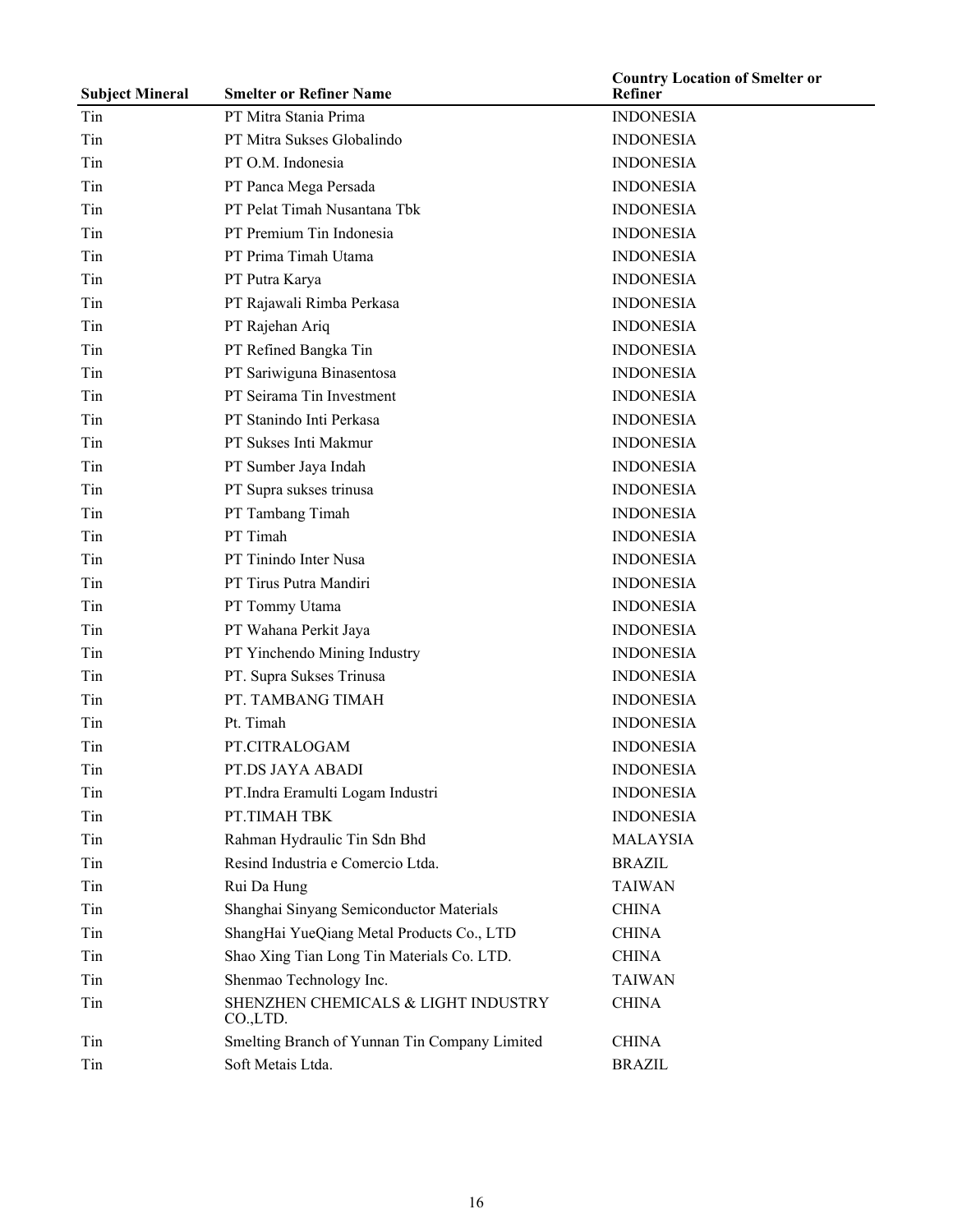| <b>Subject Mineral</b> | <b>Smelter or Refiner Name</b>                             | <b>Country Location of Smelter or</b><br>Refiner |
|------------------------|------------------------------------------------------------|--------------------------------------------------|
| Tin                    | Super Ligas                                                | <b>BRAZIL</b>                                    |
| Tin                    | Thai Nguyen Mining and Metallurgy Co., Ltd.                | <b>VIET NAM</b>                                  |
| Tin                    | Thai Solder Industry Corp., Ltd.                           | <b>THAILAND</b>                                  |
| Tin                    | Thailand Smelting & Refining Co Ltd                        | <b>THAILAND</b>                                  |
| Tin                    | Thaisarco                                                  | <b>THAILAND</b>                                  |
| Tin                    | Tin Technology & Refining                                  | <b>USA</b>                                       |
| Tin                    | Toboca/ Paranapenema                                       | <b>BRAZIL</b>                                    |
| Tin                    | Tochij                                                     | <b>JAPAN</b>                                     |
| Tin                    | Tuyen Quang Non-Ferrous Metals Joint Stock Company         | <b>VIET NAM</b>                                  |
| Tin                    | Untracore Co., Ltd.                                        | <b>THAILAND</b>                                  |
| Tin                    | VQB Mineral and Trading Group JSC                          | <b>VIET NAM</b>                                  |
| Tin                    | Western Australian Mint trading as The Perth Mint          | <b>AUSTRALIA</b>                                 |
| Tin                    | White Solder Metalurgia e Mineracao Ltda.                  | <b>BRAZIL</b>                                    |
| Tin                    | Wind Yunnan Nonferrous Metals Co., Ltd.                    | <b>CHINA</b>                                     |
| Tin                    | Yantai ZhaoJin Kasfort Precious Incorporated Company       | <b>CHINA</b>                                     |
| Tin                    | Yun Xi Group                                               | <b>CHINA</b>                                     |
| Tin                    | Yunnan Chengfeng Non-ferrous Metals Co., Ltd.              | CHINA, INDONESIA                                 |
| Tin                    | Zhangzhou Macro Real Non-Ferrous Metals                    | <b>CHINA</b>                                     |
| Tin                    | Zijin Mining Group Co. Ltd                                 | <b>CHINA</b>                                     |
| Tin                    | Zong Yang Industrial Co., Ltd.                             | <b>CHINA</b>                                     |
| Tin                    | Zuhai Horyison Solder Co., Ltd.                            | <b>CHINA</b>                                     |
| Tungsten               | A.L.M.T. TUNGSTEN Corp.                                    | <b>JAPAN</b>                                     |
| Tungsten               | <b>ACL Metais Eireli</b>                                   | <b>BRAZIL</b>                                    |
| Tungsten               | Aida Chemical Industries Co., Ltd.                         | <b>JAPAN</b>                                     |
| Tungsten               | Albasteel Industria e Comercio de Ligas Para Fundicao Ltd. | <b>BRAZIL</b>                                    |
| Tungsten               | Allied Material Corporation                                | <b>JAPAN</b>                                     |
| Tungsten               | Alluter Technology (Shenzhen) Co., Ltd.                    | <b>CHINA</b>                                     |
| Tungsten               | <b>ALMT</b> Corp                                           | <b>JAPAN</b>                                     |
| Tungsten               | Alta Group                                                 | <b>USA</b>                                       |
| Tungsten               | <b>Altlantic Metals</b>                                    | <b>USA</b>                                       |
| Tungsten               | Artek LLC                                                  | <b>RUSSIAN FEDERATION</b>                        |
| Tungsten               | Asaka Riken Co., Ltd.                                      | <b>VIET NAM</b>                                  |
| Tungsten               | <b>ATI Metalworking Products</b>                           | <b>USA</b>                                       |
| Tungsten               | Axis Material Limited                                      | <b>GERMANY</b>                                   |
| Tungsten               | Beijing Zenith Materials                                   | <b>CHINA</b>                                     |
| Tungsten               | Bruweiler Precise Sales Co.                                | <b>USA</b>                                       |
| Tungsten               | <b>Buffalo Tungsten</b>                                    | CHINA, USA                                       |
| Tungsten               | Central Glass / Japan                                      | <b>JAPAN</b>                                     |
| Tungsten               | ChangChun up-optech                                        | <b>CHINA</b>                                     |
| Tungsten               | Chaozhou Xianglu Tungsten Industry Co., Ltd.               | <b>CHINA</b>                                     |
| Tungsten               | Chenzhou Diamond Tungsten Products Co., Ltd.               | <b>CHINA</b>                                     |
| Tungsten               | China Minmetals Corp                                       | <b>CHINA</b>                                     |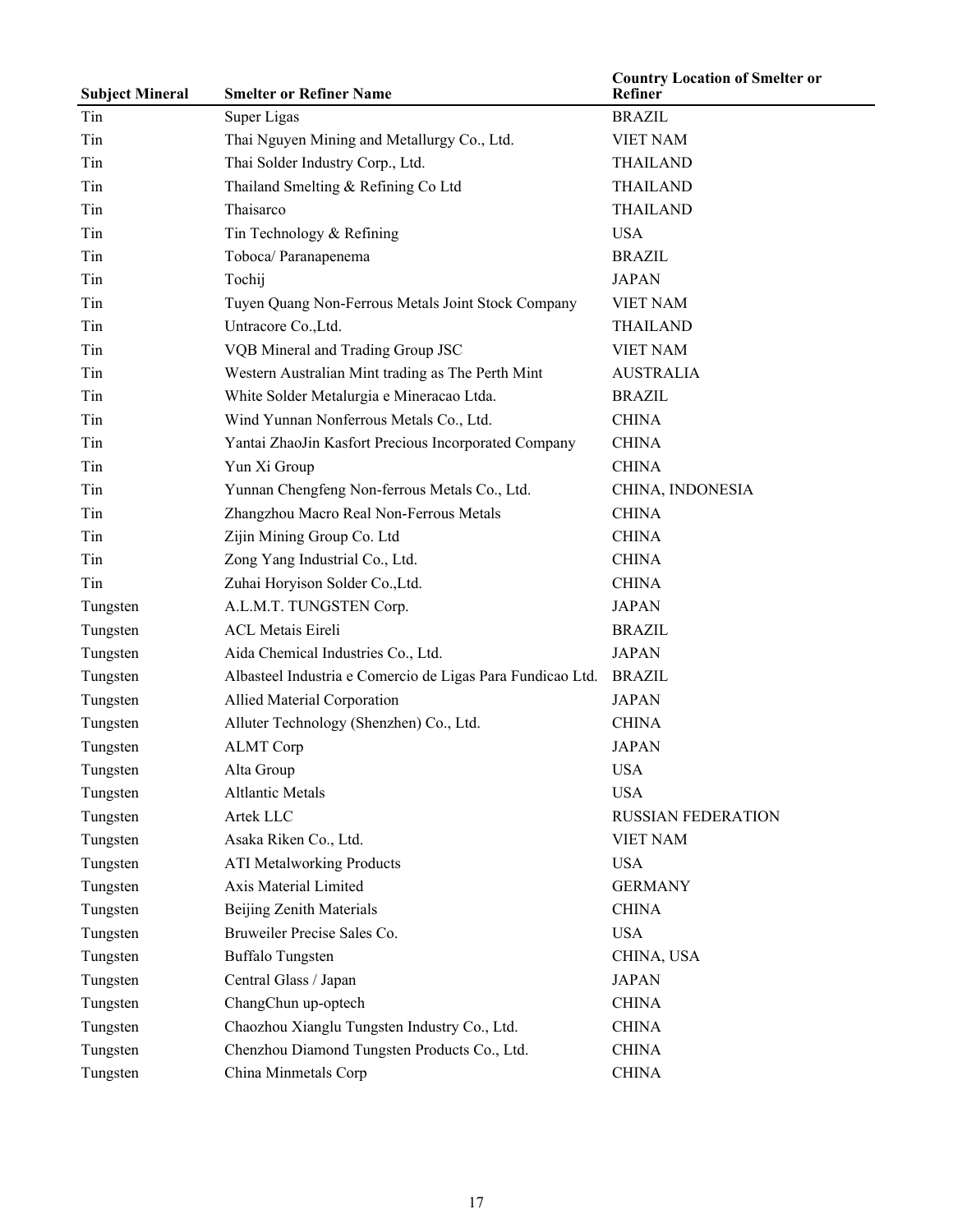| <b>Subject Mineral</b> | <b>Smelter or Refiner Name</b>                                  | <b>Country Location of Smelter or</b><br>Refiner |
|------------------------|-----------------------------------------------------------------|--------------------------------------------------|
| Tungsten               | China Molybdenum Co., Ltd.                                      | <b>CHINA</b>                                     |
| Tungsten               | China National Non Ferrous                                      | <b>CHINA</b>                                     |
| Tungsten               | Chongyi Zhangyuan Tungsten Co., Ltd.                            | <b>CHINA</b>                                     |
| Tungsten               | CNMC (Guangxi) PGMA Co., Ltd.                                   | <b>CHINA</b>                                     |
| Tungsten               | Cookson                                                         | <b>AUSTRALIA</b>                                 |
| Tungsten               | CP Metals Inc.                                                  | <b>USA</b>                                       |
| Tungsten               | Cronimet Brasil Ltda                                            | <b>BRAZIL</b>                                    |
| Tungsten               | <b>CWB</b> Materials                                            | <b>USA</b>                                       |
| Tungsten               | Daya Weiliang Tungsten Co. Ltd.                                 | <b>CHINA</b>                                     |
| Tungsten               | Dayu Jincheng Tungsten Industry Co., Ltd.                       | <b>CHINA</b>                                     |
| Tungsten               | Degutea                                                         | <b>CHINA</b>                                     |
| Tungsten               | Fujian Ganmin RareMetal Co., Ltd.                               | <b>CHINA</b>                                     |
| Tungsten               | Ganxian Shirui New Material Co., Ltd.                           | <b>CHINA</b>                                     |
| Tungsten               | Ganzhou Non-ferrous Metals Smelting Co., Ltd.                   | <b>CHINA</b>                                     |
| Tungsten               | GEM Co., Ltd.                                                   | <b>CHINA</b>                                     |
| Tungsten               | Global Tungsten & Powders Corp.                                 | <b>USA</b>                                       |
| Tungsten               | Gold and Siver Refining Strokes Ltd.                            | <b>CHINA</b>                                     |
| Tungsten               | Golden Egret                                                    | <b>CHINA</b>                                     |
| Tungsten               | Guangdong MingFa Precious Metal Co., Ltd                        | <b>CHINA</b>                                     |
| Tungsten               | H.C. Starck Co., Ltd.                                           | <b>GERMANY</b>                                   |
| Tungsten               | Hitachi Ltd.                                                    | <b>JAPAN</b>                                     |
| Tungsten               | Hunan Chenzhou Mining Group Co., Ltd.                           | <b>CHINA</b>                                     |
| Tungsten               | Hydrometallurg, JSC                                             | <b>RUSSIAN FEDERATION</b>                        |
| Tungsten               | <b>IES Technical Sales</b>                                      | <b>USA</b>                                       |
| Tungsten               | Izawa Metal Co., Ltd                                            | <b>JAPAN</b>                                     |
| Tungsten               | Jada Electronic limited (JX Nippon Mining&Matel Co., Ltd) JAPAN |                                                  |
| Tungsten               | Japan New Metals Co., Ltd.                                      | <b>JAPAN</b>                                     |
| Tungsten               | Jiangwu H.C. Starck Tungsten Products Co., Ltd.                 | <b>CHINA</b>                                     |
| Tungsten               | Jiangxi Copper Company Limited                                  | <b>CHINA</b>                                     |
| Tungsten               | <b>JSC</b> Uralelectromed                                       | RUSSIAN FEDERATION                               |
| Tungsten               | Kanto Denka Kogyo Co., Ltd.                                     | <b>JAPAN</b>                                     |
| Tungsten               | Kennametal Inc.                                                 | <b>USA</b>                                       |
| Tungsten               | KGETS Co., Ltd.                                                 | KOREA (REPUBLIC OF)                              |
| Tungsten               | KYORITSU GOKIN CO., LTD.                                        | <b>JAPAN</b>                                     |
| Tungsten               | Lianyou Metals Co., Ltd.                                        | <b>TAIWAN</b>                                    |
| Tungsten               | Malipo Haiyu Tungsten Co., Ltd.                                 | <b>CHINA</b>                                     |
| Tungsten               | Masan High-Tech Materials                                       | <b>VIET NAM</b>                                  |
| Tungsten               | Meterion Advanced Materials Thin Film Products                  | <b>USA</b>                                       |
| Tungsten               | Micro 100                                                       | <b>USA</b>                                       |
| Tungsten               | Midwest Tungsten Wire Co.                                       | <b>USA</b>                                       |
| Tungsten               | Moliren Ltd                                                     | RUSSIAN FEDERATION                               |